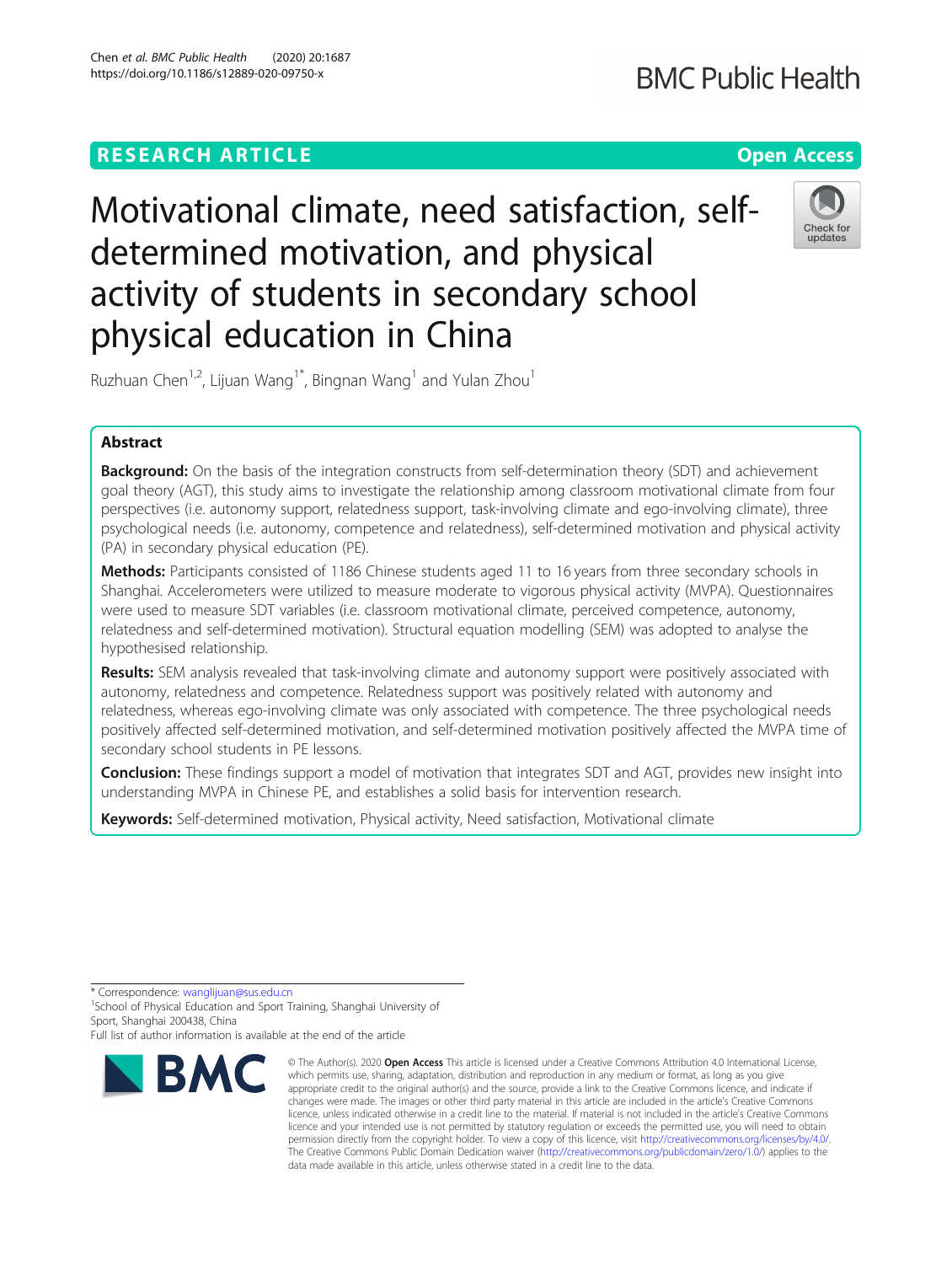# Background

Numerous national studies have shown that school-aged children and adolescents in China are physically inactive and do not reach 60 min of daily moderate to vigorous physical activity (MVPA) recommended by the World Health Organization  $[1-4]$  $[1-4]$  $[1-4]$  $[1-4]$ . Physical education (PE) is important in promoting adolescents' physical activity (PA) because it provides opportunities for students to engage in MVPA. Moreover, Students learn sport skills and accumulate sports knowledge in PE classes to help them become physically active in school, beyond school and throughout their lives [[5,](#page-11-0) [6](#page-11-0)]. The United States' Centers for Disease Control and Prevention and the United Kingdom's Association for Physical Education suggested that elementary and secondary school students engage in MVPA for 50% of their time in PE class to obtain health benefits [[7\]](#page-11-0). However, studies found that secondary school students from several countries do not meet this recommended time [\[8](#page-11-0)–[14](#page-11-0)]. Hollis et al. [[14\]](#page-11-0) found that secondary school students engage in MVPA for an average of 40.5% of their time in PE class. Hence, promoting adolescent MVPA engagement in PE has become an imperative task.

Motivation is an individual drive to act, and several studies have reported that the motivation of students in PE drives them to engage in physical activities and develop their habit of PA participation [\[15](#page-11-0)–[17\]](#page-11-0). The relationship between the motivation and PA engagement of students in PE must be investigated to provide evidence to develop strategies in promoting students' PA level in PE classes [[6,](#page-11-0) [18](#page-11-0)]. Self-determination theory (SDT) [[19](#page-12-0)] and achievement goal theory (AGT) [\[20](#page-12-0)] are two socialcognitive theories that are widely used for studying student motivation in the PE setting.

# Theoretical integration of SDT and AGT

SDT [[21](#page-12-0)] is one of the numerous theoretical frameworks that can provide insights into human motivation and psychological development. According to SDT, a continuum of motivation determines behaviour: intrinsic motivation (an individual engages in activity out of interest in the activity itself), extrinsic motivation (an individual performs an activity to obtain desirable and separate outcomes such as rewards, high grades and praise), and amotivation (an individual perceives no association between behaviour and corresponding outcome) [\[19,](#page-12-0) [22](#page-12-0)]. Extrinsic motivation is composed of four behavioural regulations such as external regulation, introjected regulation, identified regulation and integrated regulation which vary in their level of self-determination. External regulation occurs when an individual's behaviour is governed by the externally controlled contingencies administered by others. Introjected regulation occurs when an individual's behaviour is controlled by contingent consequences that they administer by themselves. Identified regulation occurs when individuals participate to gain benefits that they consider important (e.g. fitness gains or weight loss). Integrated regulation is the fullest and most complete form of internalisation of extrinsic motivation, in which individuals consider the benefits they have gained consistent with their core values and beliefs [[22\]](#page-12-0). However, researchers suggested that assessing the integrated regulation of adolescents is not needed because they have yet to develop this type of regulation [[23,](#page-12-0) [24\]](#page-12-0). According to SDT, self-determined forms of motivation, including intrinsic motivation and identified regulation, are associated with positive outcomes, whereas controlling forms of motivation, such as introjected regulation, external regulation and amotivation, are related to negative outcomes [[22\]](#page-12-0). Another core tenet of SDT is that individuals have innate needs to be competent (i.e. the ability to achieve desired outcomes effectively), autonomous (i.e. having the liberty to make individual choices and a sense of freedom before taking action) and socially related (i.e. connection with and acceptance by significant others). The achievement of these needs can promote self-determined motivation and further influence their cognitive, affective and behavioural consequences [\[19](#page-12-0), [21](#page-12-0)]. A third fundamental tenet of SDT is that different social contexts either satisfy or thwart the three innate psycholgoical needs for autonomy, competence and relatedness. Under PE context, studies found that perceived need support (autonomy support, competence support, and relatedness support) from PE teachers [[25](#page-12-0)–[31](#page-12-0)] positively affects three types of psychological needs to foster selfdetermined motivation. Moreover, these three types of needs are positively associated with self-determined motivation and further enhanced their MVPA level [[25](#page-12-0)–[27](#page-12-0)].

Another prevailing theory is AGT, which describes two factors associated with adolescent motivation, namely, individual's goal orientation (i.e. individuals' competence towards an activity) and social environment (i.e. motivational climate) [\[20](#page-12-0), [32\]](#page-12-0). In this study, we only adopted the construct of motivational climate, which refers to a psychological environment that directs students' competence towards activities in achievement situation in PE [\[32](#page-12-0)–[34](#page-12-0)]. According to AGT, motivational climate is divided typically into two climates, namely, task-involving and ego-involving climate. Task-involving climate is characterised by selfreferences, mistake as part of integral learning, cooperation, effort and task-mastery, whereas ego-involving climate is characterised by normative comparison, less effort and competition with others [[34\]](#page-12-0). Under PE context, a taskinvolving climate created by teachers is positively related to the satisfaction of the three psychological needs, whereas the ego-involving climate is not related or negatively related to autonomy, competence and relatedness [\[35,](#page-12-0) [36\]](#page-12-0).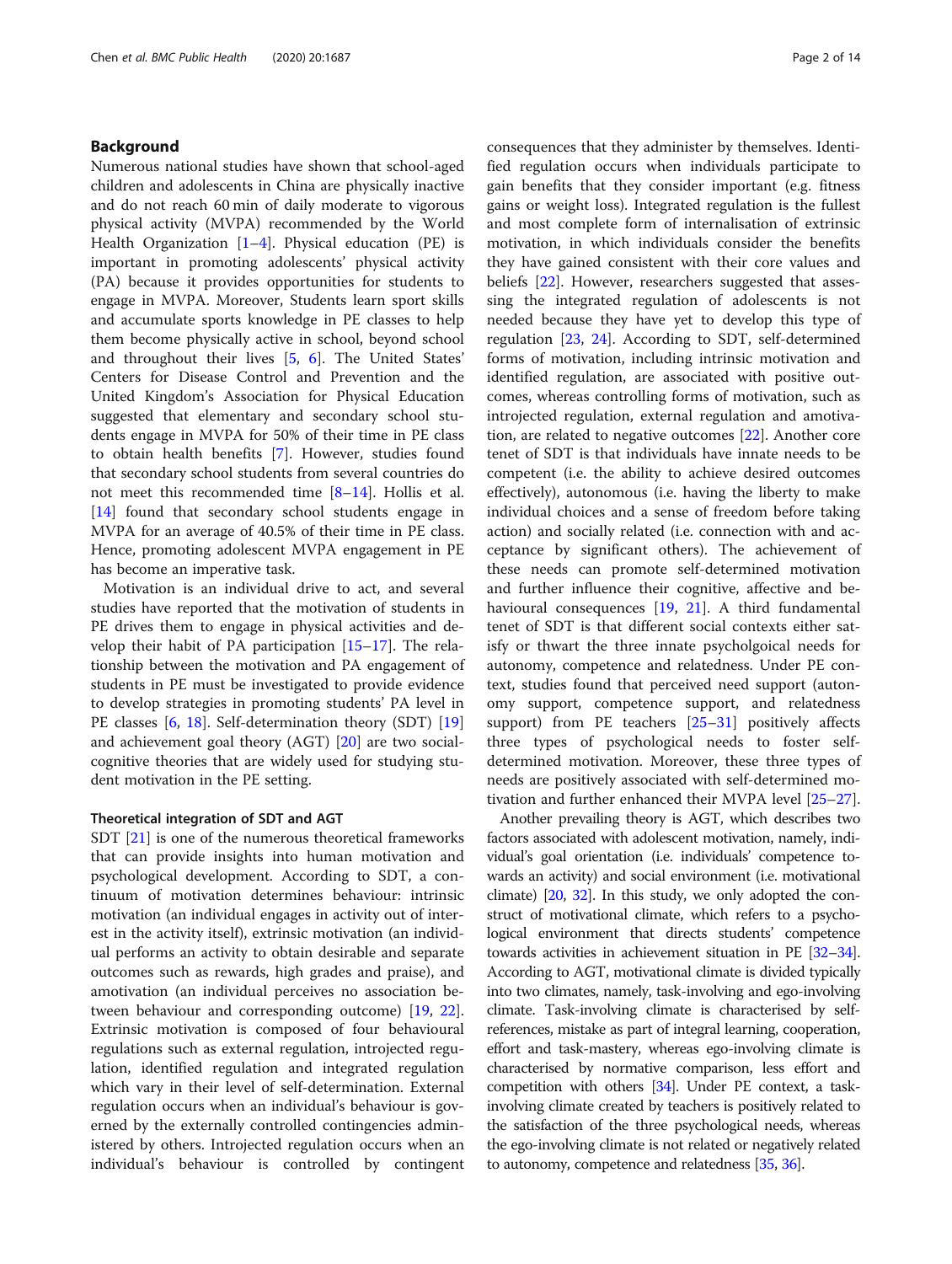<span id="page-2-0"></span>Both theories emphasise the classroom climate related to support competence. However, SDT does not divide the competence support climate into task-involving and ego-involving climate, which are crucial elements in motivating students in PE [\[32](#page-12-0), [37\]](#page-12-0). Studies suggested that the two models should be integrated to provide a comprehensive understanding of the motivational mechanisms involved in class [\[24](#page-12-0), [32\]](#page-12-0). Therefore, the present study integrated the SDT and AGT to investigate the relationship among the four types of PE climate (i.e. students' perception of autonomy support, task-involving PE climate, ego-involving climate and relatedness support), psychological needs (i.e. autonomy, competence and relatedness), self-determined motivation and MVPA time of students in PE. On the basis of the literature, a hypothesised model was proposed (Fig. 1): (1) self-determined motivation is positively associated with student MVPA in PE. (2) Selfdetermined motivation can be positively predicted by the satisfaction of the three basic psychological needs. (3) Students' perceived autonomy support, task-involving PE climate, and relatedness support are positively related to the satisfaction of the three psychological needs, whereas perceived ego-involving climate is negatively related. (4) The three basic psychological needs and self-determined motivation mediate the relationship between the PE climate created by PE teachers and the MVPA of adolescent students in PE.

# Method

# Participants and setting

The current study was approved by ethics committee of Shanghai University of Sport and relevant educational authorities. For convenience, three secondary schools were selected from Shanghai, a city in the eastern part of China. Secondary school has four grades (i.e. Grades 6 to 9) and three or four classes were selected randomly from each grade. A total of 1344 students from 42 classes were invited to participate in this study, and consent forms were sent to them and their parents. Of the 1344 students, 1221 volunteered to participate, with 1199 students providing MVPA and survey data (98.2% response rate).

Participants were taught a 40-min co-educational PE class on alternate days by 18 certified PE teachers with 8 to 15 years of teaching experience in school settings. Data were collected from 42 different PE classes, including three track and field lessons, five game lessons, three aerobics lessons, six basketball lessons, five football lessons, four table tennis lessons, six volleyball lessons, three badminton lessons, three kung fu lessons, and four jump rope lessons. In a typical PE classes, a 5- to 10 min warm-up was provided at the beginning of the class. Then the teachers instructed sports skills and organized students to practice during the middle period of the class (25 to 30 min). Finally, teachers provided cooldown activities and concluded the lesson (5 min).

# Measures

# MVPA in PE

Actigraph GT3X accelerometers were used to measure MVPA of secondary school students in PE, which had been confirmed to be a valid instrument in measuring the PA of children and adolescents [\[38](#page-12-0), [39\]](#page-12-0). A onesecond epoch was used to avoid underestimating short

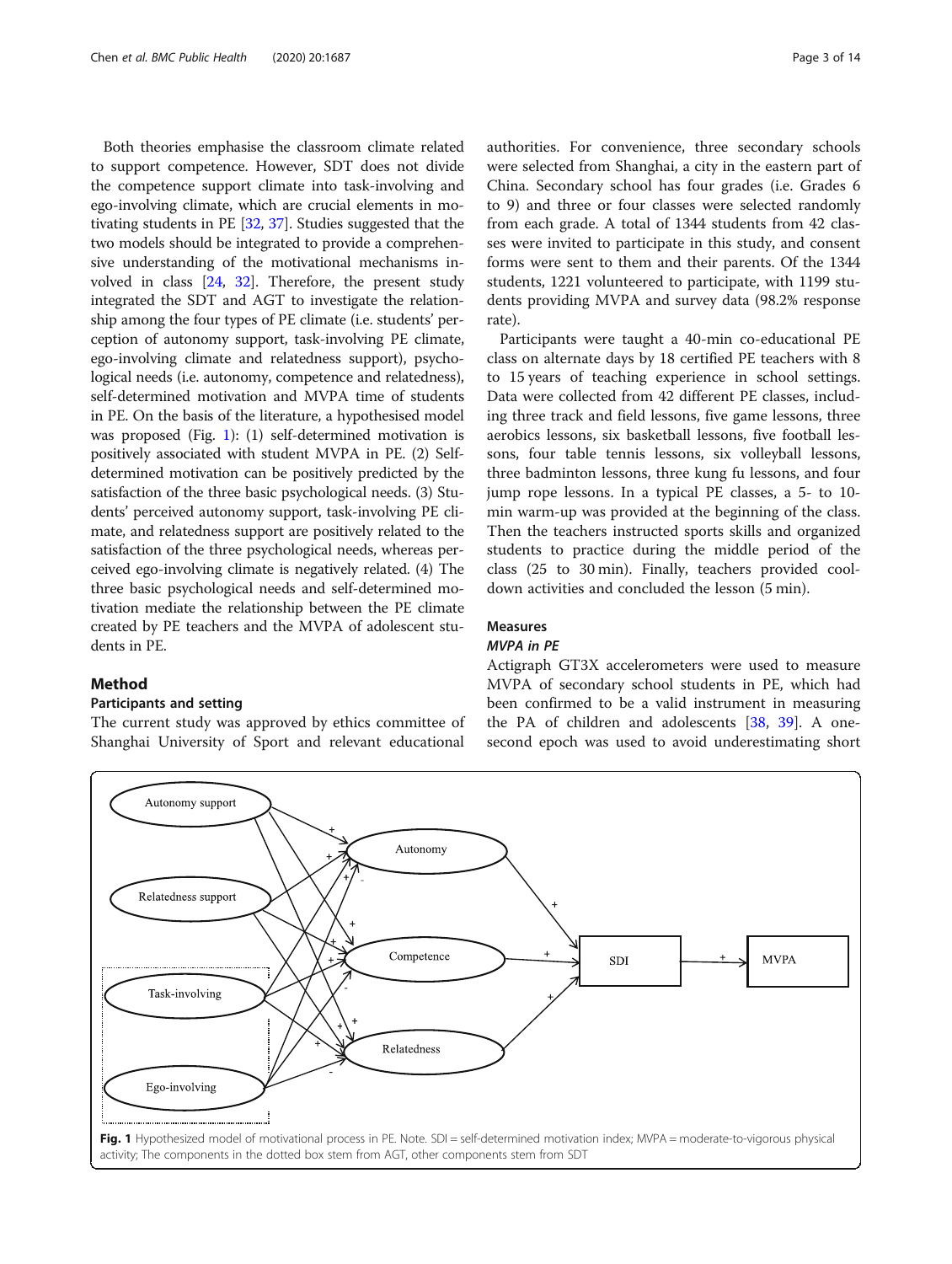periods of high-intensity activity; specific cut-off points for Chinese children and youths aged 9 to 17 years were used to determine activity level thresholds, defining MVPA as counts per minute  $\geq 2800$  [[40](#page-12-0)].

#### Self-determined motivation

Motivation in PE was assessed using the Perceived Locus of Causality (PLOC) scale (Table [1\)](#page-4-0) [[41](#page-12-0)]. The PLOC included four dimensions (intrinsic motivation, identified motivation, external motivation, and amotivation), each with four items. Evidence on internal consistency and construct validity was found adequate in previous studies [\[41](#page-12-0), [42\]](#page-12-0). To examine student self-determined motivational levels [\[36](#page-12-0)], a self-determination index (SDI) was adopted by using the formula,  $SDI = (2 \times inttrinsic$  motivation) + (identified motivation) – (external motivation) –  $(2 \times$  amotivation) [\[12](#page-11-0), [17](#page-11-0)].

## Basic psychological needs in physical education

The Psychological Needs Satisfaction Scale (Table [1](#page-4-0)) in PE lesson [[43\]](#page-12-0) was adopted to measure the autonomy, competence, and relatedness of students. Each subscale of the three psychological needs had three items, resulting in a total of nine items. The composite reliability coefficients for autonomy, competence, and relatedness were acceptable [[43](#page-12-0)].

#### Motivational climate in physical education

Students' perception of the motivational climate in PE were assessed using the Motivation Climate in Physical Education Scale (MCPES) [[44](#page-12-0)], which consists of four subscales that measure the climate of autonomy support, relatedness support, task-involving, and ego-involving (Table [1](#page-4-0)). The scale has 18 items, with five items assessing autonomy support, five items assessing taskinvolving climate, four items assessing relatedness support and four items assessing ego-involving climate. Internal consistency and construct validity of the sample of secondary school students were adequate [[32](#page-12-0)]. Table [1](#page-4-0) shows the three scales.

## Translation procedures

Before data collection, questionnaires were translated into Chinese and validated. Translation and backtranslation of the scales were undertaken by two experts who are fluent in both Chinese and English. The backtranslated version was then compared with the original version and noted differences were negotiated by the two translators until the translators agreed. The Chinese version of the questionnaire was sent to five experts to verify the validity, and modifications were made on the basis of suggestions from the experts. For instance, the item 'what's most important is that we progress every year in our skill' was changed to 'what's most important is that we progress every year in our motor skills'. The item 'our PE class has a good sense of unity' was changed to 'we have a good sense of unity in PE class' because the new item was more in line with the language habits of Chinese adolescents.

# Data collection

Data were collected by the first author and three research assistants from December 2018 to January 2019. Prior to starting each PE class, the research purpose was explained, and instructions on how to wear the accelerometers were provided. Before the beginning of a typical PE class, participating students were asked to wear the Actigraph GT3X accelerometers. The accelerometers were fastened to the right hipbone by an elastic belt to secure the device for the entire lesson. A research assistant monitored the students to ensure that they did not remove the accelerometers during the PE classes. All accelerometers were returned by the end of the class. Therefore, the valid duration of wearing an accelerometer was defined as 100% of PE class time. After class, the Actigraph data were downloaded to individual computers via the ActiLife software 6.11.5, and raw accelerometer counts were converted into minutes spent in MVPA per class. After class, printed questionnaires were distributed to the students. The survey was completed within approximately 15 min. The questionnaires were collected immediately upon completion. Research assistants carefully checked each questionnaire if any items were missed. If some items were missed, then the participant student was required to take it back and complete it.

#### Data analysis

Data was anlysed using IBM SPSS Amos 21.0 in this study. Confirmatory factor analysis (CFA) was initially employed to estimate the adequacy of the measurement model. Structural equation modelling (SEM) analysis with maximum likelihood estimation was conducted to examine whether the hypothesised theoretical model specified in Fig. [1](#page-2-0) fit the data in this study. Model fit to the data was inspected using chi-square statistic  $(X^2)$ value, goodness-of-fit index (GFI), incremental fit index (IFI), comparative fit index (CFI), standardised root square residual (SRMR) and root mean square error of approximation (RMSEA). According to Hu and Bentler [[45\]](#page-12-0), CFI and IFI with values close to or greater than 0.90 and RMSEA and SRMR with values of 0.06 and 0.08 or less, respectively, show an acceptable model fit. This study also used bootstrap-generated bias-corrected confidence approach to explore the mediated relationship among variables.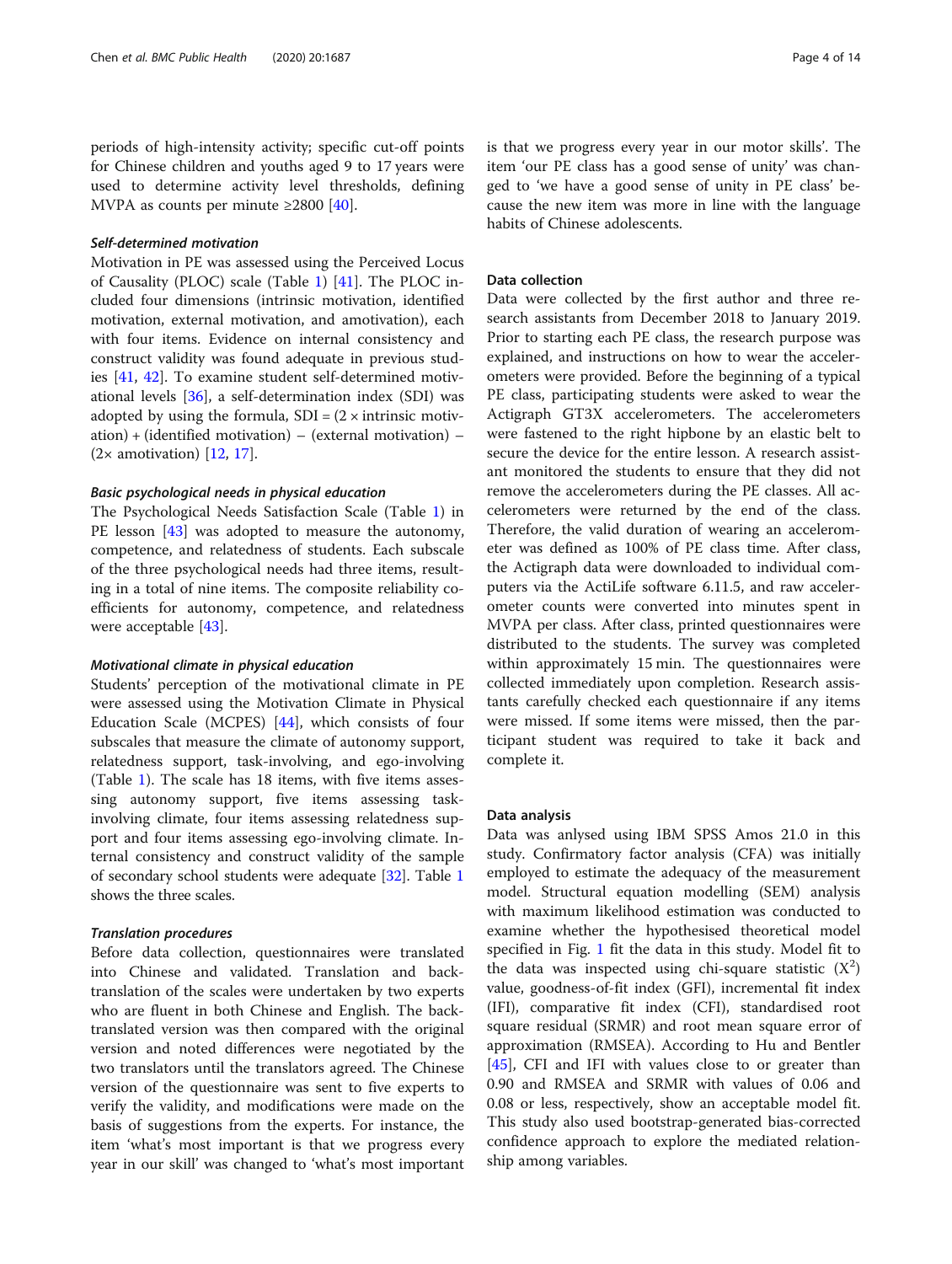|   |                               | ١<br>j |   |
|---|-------------------------------|--------|---|
|   | Ï<br>Ï                        | ١      |   |
|   | ţ                             | ١      |   |
|   | ί                             | ۱      |   |
|   |                               | ١      |   |
|   | l                             | Ī      |   |
|   | ł<br>Ï                        | ١      |   |
|   | ī                             | ١<br>i |   |
|   | I                             |        |   |
|   |                               |        |   |
|   | ł<br>I                        | í<br>J |   |
|   | j<br>$\overline{\phantom{a}}$ | Í<br>١ | J |
|   |                               |        |   |
|   |                               |        |   |
|   |                               | l      |   |
| I |                               | ١      |   |
|   | I                             | ١      |   |
|   |                               | ١      |   |
|   | Ó                             |        |   |
|   |                               |        |   |
|   | ļ<br>l                        | ١<br>Ī |   |
|   | ı                             | ١      |   |
|   |                               |        |   |
|   |                               |        |   |
|   |                               | ı      |   |
|   |                               |        |   |
|   |                               |        |   |
|   |                               |        |   |

<span id="page-4-0"></span>

| Table 1 MCPES, Basic Psychological Needs and PLOC |                        | Scales                                                                                             |              |        |          |   |           |
|---------------------------------------------------|------------------------|----------------------------------------------------------------------------------------------------|--------------|--------|----------|---|-----------|
| Title                                             | Dimension              | <b>Items</b>                                                                                       | Liket item   |        |          |   |           |
|                                                   |                        | $\sim$                                                                                             | 3            |        | 4        |   | 5         |
|                                                   |                        | A little true<br>Not true                                                                          | Sort of true |        | True     |   | Very true |
| <b>MCPES</b>                                      | Autonomy supporting    | Item 1. Students have a significant role in decision making in PE lessons                          |              | $\sim$ | $\sim$   | 5 |           |
|                                                   |                        | Item 2. Students are given the opportunity to affect the way PE lessons are run                    |              | $\sim$ | $\infty$ |   |           |
|                                                   |                        | 3. Students have significant freedom to make choices during PE lessons<br>tem                      |              |        |          |   |           |
|                                                   |                        | 4. Students are given the opportunity to select activities according to their own interests<br>tem |              |        |          |   |           |
|                                                   |                        | 5. Students can affect the course of PE lessons<br>ltem                                            |              |        |          |   |           |
|                                                   | Relatedness supporting | 6. we have a good sense of unity in PE class<br>ltem                                               |              |        |          |   |           |
|                                                   |                        | 7. Our PE class is united when practicing during PE lessons<br>tem                                 |              |        |          |   |           |
|                                                   |                        | 8. Students really "work together" as a team<br>tem                                                |              |        |          |   |           |
|                                                   |                        | 9. During PE lessons the students "pull together"<br>tem                                           |              |        |          |   |           |
|                                                   | Task-involving         | 10. It is important for the students to try their best during PE lessons<br>Item                   |              |        |          |   |           |
|                                                   |                        | 11. Learning new things makes me want to learn more<br>tem                                         |              |        |          |   |           |
|                                                   |                        | 12. What's most important is that we progress every year in our motor skills<br>ltem               |              |        |          |   |           |
|                                                   |                        | 13. It is important for the students to try to improve their own skills<br>tem                     |              |        |          |   |           |
|                                                   |                        | 14. It is important to keep trying even though you make mistakes<br>tem                            |              |        |          |   |           |
|                                                   | Ego-involving          | 15. It is important for students to show that they are better in PE than others<br>ltem            |              |        |          |   |           |
|                                                   |                        | 16. During PE lessons students compare their performance mainly to that of others<br>tem           |              |        |          |   |           |
|                                                   |                        | 17. It is important for the students to succeed better than the others<br>ltem                     |              |        |          |   |           |
|                                                   |                        | 18. During PE lessons the students compete with each other in their performance<br>tem             |              |        |          |   |           |
| Basic Psychological Needs                         | Autonomy               | 1. I have time to create my own game/dances<br>ltem                                                |              |        |          |   |           |
|                                                   |                        | 2. I have time to choose my partner.<br>tem                                                        |              |        |          |   |           |
|                                                   |                        | Item 3. I have time to choose which activities I want to practice.                                 |              |        |          |   |           |
|                                                   | Competence             | 4.1 think I am good at PE.<br>ltem                                                                 |              |        |          |   |           |
|                                                   |                        | 5. I feel I am good in sport skills.<br>ltem                                                       |              |        |          |   |           |
|                                                   |                        | 6. I feel I am able to do most of games well in PE<br>Item                                         |              |        |          |   |           |
|                                                   | Relatedness            | 7. I feel I am encouraged by other students in PE class<br>ltem                                    |              |        |          |   |           |
|                                                   |                        | 8. I feel comfortable with my partner/team members in PE class<br>ltem                             |              |        |          |   |           |
|                                                   |                        | 9. I feel I am important to my classmates in PE class<br>tem                                       |              |        |          |   |           |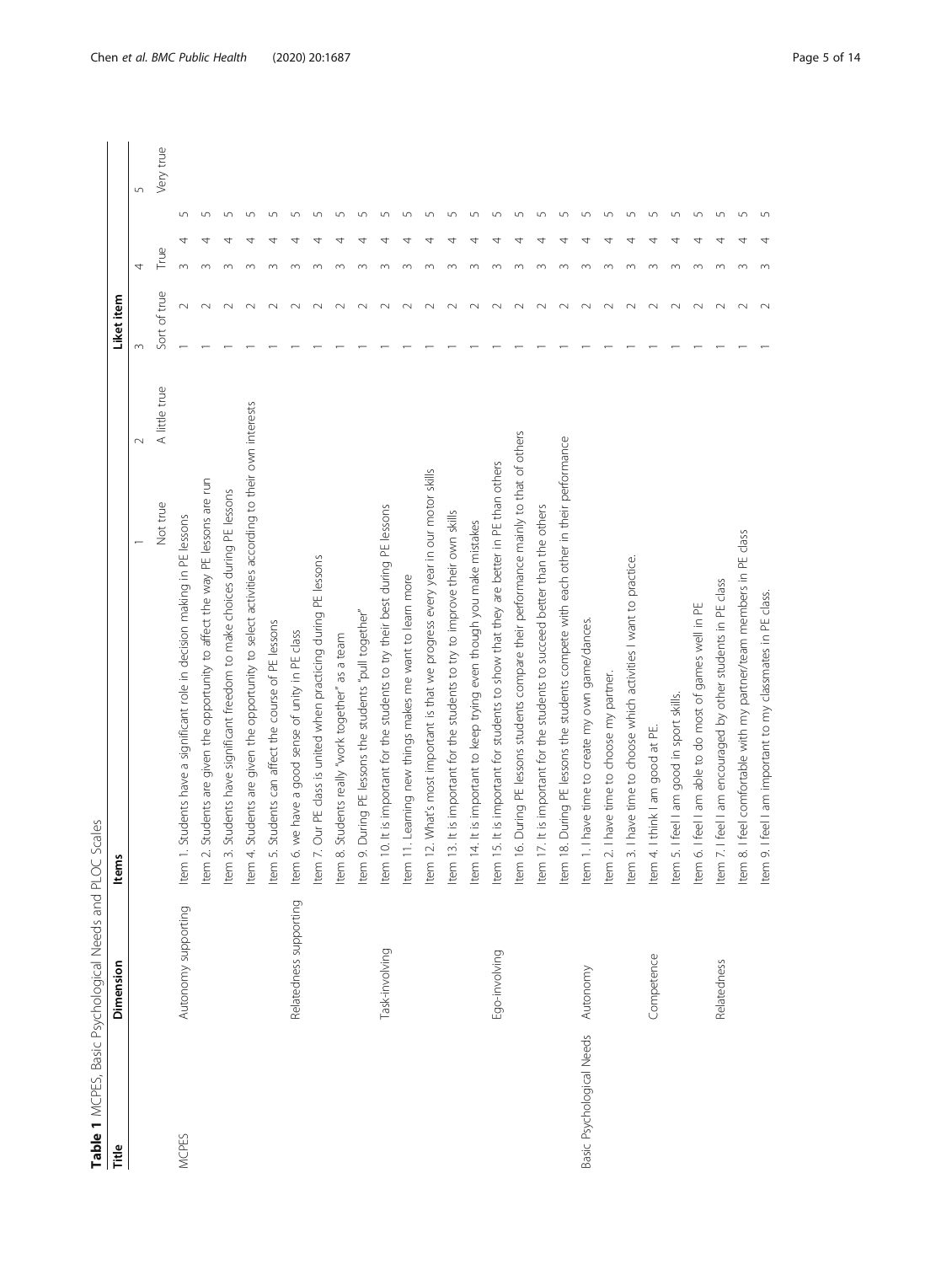|                                                            | tems     |  |
|------------------------------------------------------------|----------|--|
| MCPES, Basic Psychological Needs and PLOC Scales (Continue | imension |  |
| Table.                                                     |          |  |

| Title | Dimension             | <b>Items</b>                                                                      |                              |                         |                           |                    | Liket item |                      |        |   |                        |  |
|-------|-----------------------|-----------------------------------------------------------------------------------|------------------------------|-------------------------|---------------------------|--------------------|------------|----------------------|--------|---|------------------------|--|
|       |                       |                                                                                   | $\sim$                       |                         | 4                         | 5                  |            | $\circ$              |        |   |                        |  |
|       |                       | Corresponds<br>not all                                                            | Corresponds a<br>very little | Corresponds<br>a little | Corresponds<br>moderately | Corresponds enough |            | Corresponds<br>a lot |        |   | Corresponds<br>exactly |  |
| PLOC  | Intrinsic motivation  | Item 1. Because PE is fun                                                         |                              |                         |                           |                    |            | $\sim$               | 4<br>m | 5 | $\circ$                |  |
|       |                       | 2. Because I enjoy learning new skills<br>ltem                                    |                              |                         |                           |                    |            |                      | 4<br>m | 5 | ७                      |  |
|       |                       | 3. Because PE is exciting<br>ltem                                                 |                              |                         |                           |                    |            |                      | 4<br>M | س | ७                      |  |
|       |                       | Item 4. Because of the enjoyment that I feel while learning new skills/techniques |                              |                         |                           |                    |            |                      | ₹<br>M |   | ७                      |  |
|       | Identified motivation | 5. Because I want to learn sport skills<br>Item                                   |                              |                         |                           |                    |            |                      |        |   | ⊙                      |  |
|       |                       | 6. Because it is important for me to do well in PE<br>ltem                        |                              |                         |                           |                    |            |                      |        |   | ١C                     |  |
|       |                       | Item 7. Because I want to improve in sport                                        |                              |                         |                           |                    |            |                      |        |   | ⊙                      |  |
|       |                       | 8. Because I can learn skills which I could use in other areas of my life<br>ltem |                              |                         |                           |                    |            |                      |        |   | ∘                      |  |
|       | External motivation   | 9. Because I'll get into trouble if I don't<br>Item                               |                              |                         |                           |                    |            |                      |        |   | ١C                     |  |
|       |                       | Item 10. Because that's what I am supposed to do                                  |                              |                         |                           |                    |            |                      |        |   | ١C                     |  |
|       |                       | Item 11. So that the teacher won't yell at me                                     |                              |                         |                           |                    |            |                      |        |   | ৩                      |  |
|       |                       | Item 12. Because that's the rule                                                  |                              |                         |                           |                    |            |                      | 4      | " | ١C                     |  |
|       | Amotivation           | Item 13. But I really don't know why                                              |                              |                         |                           |                    |            |                      | 4<br>∼ | ٢ | ७                      |  |
|       |                       | Item 14. But I don't see why we should have PE                                    |                              |                         |                           |                    |            |                      | ₹<br>m | س | ७                      |  |
|       |                       | Item 15. But I really feel I'm wasting my time in PE                              |                              |                         |                           |                    |            |                      | 4<br>m | 5 | ७                      |  |
|       |                       | Item 16. But I can't see what I'm getting out of PE                               |                              |                         |                           |                    |            | $\sim$               | 4<br>3 | 5 | $\circ$                |  |
|       |                       |                                                                                   |                              |                         |                           |                    |            |                      |        |   |                        |  |

MCPES Motivational Climate in Physical Education Scale, PLOC Perceived Locus of Causality MCPES Motivational Climate in Physical Education Scale, PLOC Perceived Locus of Causality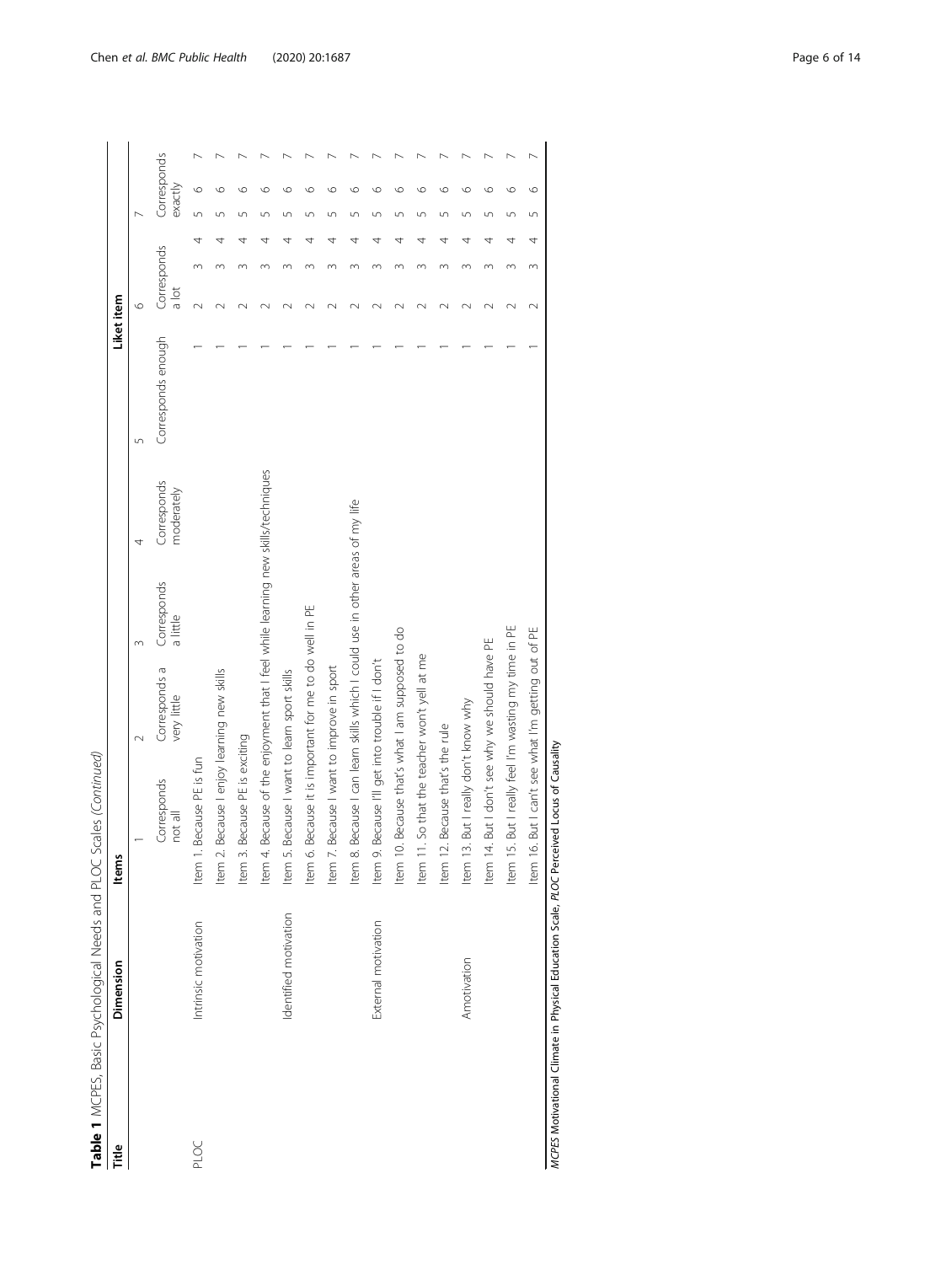# <span id="page-6-0"></span>Results

# Demographic characteristics

Out of the 1199 participants, 11 students provided incomplete data, and two students were outliers because of accelerometer malfunction. All these data were consequently eliminated because they could potentially bias the results. Hence, the final analytic sample consisted of 1186 participating students. The ages of participants ranged from 11 to 16 years ( $M = 13.09$ , SD = 1.38). The break down by gender was 538 (45.4%) boys and 648 (54.6%) girls. Participants consisted of 318 (26.8%) grade six students, 306 (25.8%) grade seven students, 259 (21.8%) grade eight students, and 303 (25.5%) grade nine students (Table 2).

# Scale reliability and validity

Mardia's multivariate kurtosis coefficient was used to examine the normality of each variable, and the results indicated that the data distribution was abnormal. CFA was implemented to test the construct validity of scales. CFA was conducted by using the maximum likelihood estimation method with the bootstrapping procedure, because it does not require a normal distribution of data. The measurement model for all the scales shows an

**Table 2** Demographic characteristic and Descriptive results

| Page 7 of 14 |  |  |  |
|--------------|--|--|--|
|--------------|--|--|--|

acceptable fit to the observed data ( $X^2 = 3626.927$ , df = 805,  $P < .0001$ ; CFI = 0.916; IFI = 0.916; SRMR = 0.053; RMSEA = 0.054). Factor loadings of all observed variables ranged from 0.281 to 0.939, with most of them exceeding 0.4 except for two items (i.e. 'because that's what I am supposed to do,' with factor loading of 0.281 and 'because I can learn skills which I could use in other areas of my life' with factor loading of 0.341). When these two items were excluded from the scales, the CFA results showed that the fit index of CFA improved  $(X^2 =$ 3113.877,  $df = 724$ ,  $P < .0001$ ;  $CFI = 0.928$ ;  $IFI = 0.928$ ;  $SRMR = 0.0509$ ;  $RMSEA = 0.053$ ). The factor loadings of all observed variables ranged from 0.527 to 0.939.

The test–retest reliability was checked with 34 adolescents between the ages of 12 and 14 for 2 weeks. The text-retest coefficients of most subscales exceed 0.70 and demonstrated acceptable test-retest reliability [\[46](#page-12-0)] at 0.82 for autonomy support, 0.73 for social relatedness support, 0.74 for task-involving climate, 0.73 for egoinvolving climate, 0.71 for autonomy, 0.75 for competence, 0.78 for relatedness, 0.77 for intrinsic motivation, 0.79 for external motivation, and 0.85 for amotivation. The identified motivation subscale of PLOC exhibits test-retest reliability coefficient of 0.65, which is below

| <b>Title</b>                     | Dimension             | N   | Percentage | M            | SD   |
|----------------------------------|-----------------------|-----|------------|--------------|------|
| Demographic characteristic       | Gender                |     |            |              |      |
|                                  | Boy                   | 538 | 45.4%      |              |      |
|                                  | Girl                  | 648 | 54.6%      |              |      |
|                                  | Grade                 |     |            |              |      |
|                                  | Grade Six             | 318 | 26.8%      |              |      |
|                                  | Grade Seven           | 306 | 25.8%      |              |      |
|                                  | Grade Eight           | 259 | 21.8%      |              |      |
|                                  | Grade Nine            | 303 | 25.5%      |              |      |
|                                  | Age                   |     |            | 13.09        | 1.38 |
| Four types of classroom climates | Autonomy support      |     |            | 3.74         | 0.98 |
|                                  | Relatedness support   |     |            | 4.43         | 0.80 |
|                                  | Task-involving        |     |            | 4.45         | 0.67 |
|                                  | Ego-involving         |     |            | 3.21         | 1.07 |
| Basic psychological needs        | Autonomy              |     |            | 3.75         | 0.86 |
|                                  | Competence            |     |            | 3.84         | 0.93 |
|                                  | Relatedness           |     |            | 4.08         | 0.85 |
| Motivation                       | Intrinsic motivation  |     |            | 5.68         | 1.36 |
|                                  | Identified motivation |     |            | 5.84         | 1.24 |
|                                  | External motivation   |     |            | 2.84         | 1.58 |
|                                  | Amotivation           |     |            | 1.44         | 1.14 |
|                                  | <b>MVPA</b>           |     |            | $15.5$ (min) | 4.61 |
|                                  | MVPA%                 |     |            | 38.8         | 11.5 |

N number, M mean, SD standard deviation, MVPA moderate-to-vigorous physical activity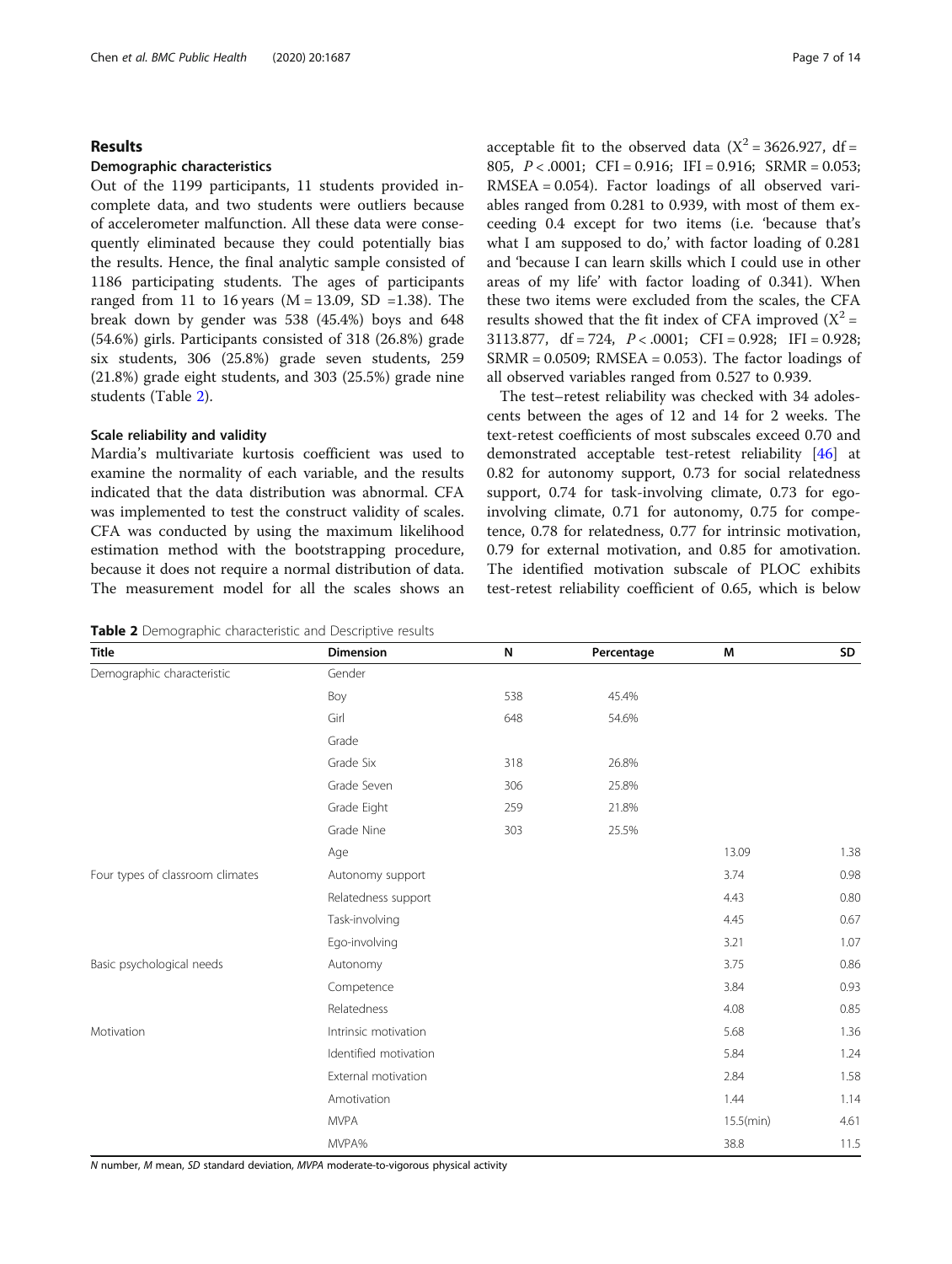0.70, but the subscale was retained because of its theoretical importance. Cronbach's alpha coefficient was used to determine internal consistency. Results showed that Cronbach's alpha coefficients of all scales exceed the acceptable value of 0.70 [\[47](#page-12-0)] (see Table 3). These results indicated acceptable internal consistency of all the subscales.

#### Descriptive analysis and bivariate correlations

Table [2](#page-6-0) presents the descriptive statistics and bivariate correlation for the scales. Except for external motivation  $(M = 2.84, SD = 1.58)$  and amotivation  $(M = 1.44, SD =$ 1.14), the mean scores of other variables were higher than the midpoint. Students spent an average of 15.5 min in MVPA, accounting for 38.8% of the duration of the PE lesson.

Given that the present data indicated abnormal distribution, the bivariate correlation for each variable was calculated by using Spearman's correlation. Bivariate correlation results showed that the four types of classroom climate variables, namely autonomy support, relatedness support, task-involving climate and egoinvolving climate, were positively related to autonomy  $(\rho = 0.57, P < 0.01; \rho = 0.42, P < 0.01; \rho = 0.42, P < 0.01;$  $ρ = 0.23, P < 0.01$ , competence ( $ρ = 0.37, P < 0.01; ρ =$ 0.39,  $P < 0.01$ ;  $\rho = 0.45$ ,  $P < 0.01$ ;  $\rho = 0.26$ ,  $P < 0.01$ ) and relatedness ( $\rho = 0.42$ ,  $P < 0.01$ ;  $\rho = 0.56$ ,  $P < 0.01$ ;  $\rho = 0.52$ ,  $P < 0.01$ ;  $\rho = 0.26$ ,  $P < 0.01$ ). Autonomy, competence and relatedness were positively related to intrinsic motivation  $(\rho = 0.42, P < 0.01; \rho = 0.53, P < 0.01; \rho = 0.49, P < 0.01)$ and identified motivation ( $\rho = 0.36$ ,  $P < 0.01$ ;  $\rho = 0.41$ ,  $P < 0.01$ ;  $\rho = 0.46$ ,  $P < 0.01$ ), but were negatively related to external motivation ( $\rho = -0.12$ ,  $P < 0.01$ ;  $\rho = -0.13$ , P < 0.01;  $ρ = -0.09$ , P < 0.01) and amotivation ( $ρ = -$ 0.17,  $P < 0.01$ ;  $\rho = -0.17$ ,  $P < 0.01$ ;  $\rho = -0.19$ ,  $P < 0.01$ ). Intrinsic motivation and identified motivation were positively associated with student MVPA ( $\rho = 0.16$ ,  $P < 0.01$ ;  $\rho = 0.12$ ,  $P < 0.01$ ) in PE (Table 3).

# Testing hypothesized structural modelling

SEM was used to test the relationship among the latent variables outlined in Fig. [1.](#page-2-0) The results of path analysis revealed good fit to the data  $(X^2 = 2048.997, df = 357,$  $P < 0.0001$ ; CFI = 0.918; IFI = 0.918; SRMR = 0.067; RMSEA = 0.058) (Fig. [2\)](#page-8-0). The  $R^2$  value (Table [4](#page-8-0)) indicated that 54.8, 64.8 and 30% of the variance in autonomy, relatedness and competence scores were explained by four types of classroom climate variables including autonomy support, relatedness support, and task- and ego-involving climate, respectively. Moreover, 33.2% of the variance in self-determined motivation was predicted by autonomy, competence, and relatedness. Finally, 1.4% of the variance in students' MVPA in PE was explained by self-determined motivation. Most of the regression weights were significant and positive except for three paths, namely, the path from relatedness support to competence  $(\beta = 0.072, P > 0.05)$ , the path from egoinvolving climate to autonomy ( $\beta$  = 0.028, P > 0.05) and the path from ego-involving climate to relatedness (β = 0.042,  $P > 0.05$ ).

To examine the mediating effect, the 11 direct paths presented in Table [4](#page-8-0) were added to the hypothesised model. After the 2000 bootstrap samples were extracted from the raw data, the results showed the partial mediation for task-involving climate ( $\beta = 0.149$ ,  $P < 0.01$ ; bootstrap 95% CI = 0.093–0.221) to self-determined motivation through autonomy, competence and relatedness. The partial mediation was supported for ego-involving climate (β = 0.051,  $P < 0.01$ ; bootstrap 95% CI = 0.025–0.088) to selfdetermined motivation only through competence.

**Table 3** Internal consistency and correlationship among variables ( $N = 1186$ )

|                         | $\overline{\phantom{a}}$ |                      |                      | $\tilde{\phantom{a}}$ |                      |                      |                      |                      |                     |          |                      |
|-------------------------|--------------------------|----------------------|----------------------|-----------------------|----------------------|----------------------|----------------------|----------------------|---------------------|----------|----------------------|
|                         |                          | 2                    | 3                    | 4                     | 5                    | 6                    | 7                    | 8                    | 9                   | 10       | 11                   |
| 1.Autonomy support      | (0.90)                   |                      |                      |                       |                      |                      |                      |                      |                     |          |                      |
| 2.Relatedness support   | $.48^{**}$               | (0.77)               |                      |                       |                      |                      |                      |                      |                     |          |                      |
| 3. Task-involving       | $.42***$                 | $.61***$             | (0.87)               |                       |                      |                      |                      |                      |                     |          |                      |
| 4.Ego-involving         | $.24***$                 | $.10***$             | $.23***$             | (0.86)                |                      |                      |                      |                      |                     |          |                      |
| 5.Autonomy              | $.57***$                 | $.42***$             | $.42***$             | $.23***$              | (0.71)               |                      |                      |                      |                     |          |                      |
| 6.Competence            | $.37***$                 | $.39***$             | $.45***$             | $.26***$              | $.48***$             | (0.72)               |                      |                      |                     |          |                      |
| 7.Relatedness           | $.42$ <sup>**</sup>      | $.56***$             | $.52***$             | $.26***$              | $.54***$             | $.58***$             | (0.73)               |                      |                     |          |                      |
| 8.Intrinsic motivation  | $.36***$                 | $.41***$             | $.50***$             | $.27***$              | $.42***$             | $.53***$             | $.49***$             | (0.84)               |                     |          |                      |
| 9.Identified motivation | $.31***$                 | $.46***$             | $.53***$             | $.12***$              | $.36***$             | $.41$ <sup>**</sup>  | $.46***$             | $.63***$             | (0.76)              |          |                      |
| 10.External motivation  | $-.09***$                | $-.15$ <sup>**</sup> | $-.11$ <sup>**</sup> | $.08***$              | $-.12$ <sup>**</sup> | $-.13$ <sup>**</sup> | $-.09$ <sup>**</sup> | $-.08$ <sup>**</sup> | $-.03$              | (0.72)   |                      |
| 11.Amotivation          | $.09***$                 | $-.20$ <sup>**</sup> | $-.29***$            | $.06*$                | $-.17***$            | $-.17***$            | $-.19***$            | $-.21$ <sup>**</sup> | $-27$ <sup>**</sup> | $.43***$ | (0.92)               |
| 12.MVPA                 | $-07$ <sup>*</sup>       | $-.02$               | .08 <sup>1</sup>     | .00                   | .01                  | $.15***$             | .05                  | $.16***$             | $.12***$            | $-.03$   | $-.12$ <sup>**</sup> |

Internal consistency is provided along the diagonal. MVPA = moderate-to-vigorous physical activity

 $*P < .05, **P < .01$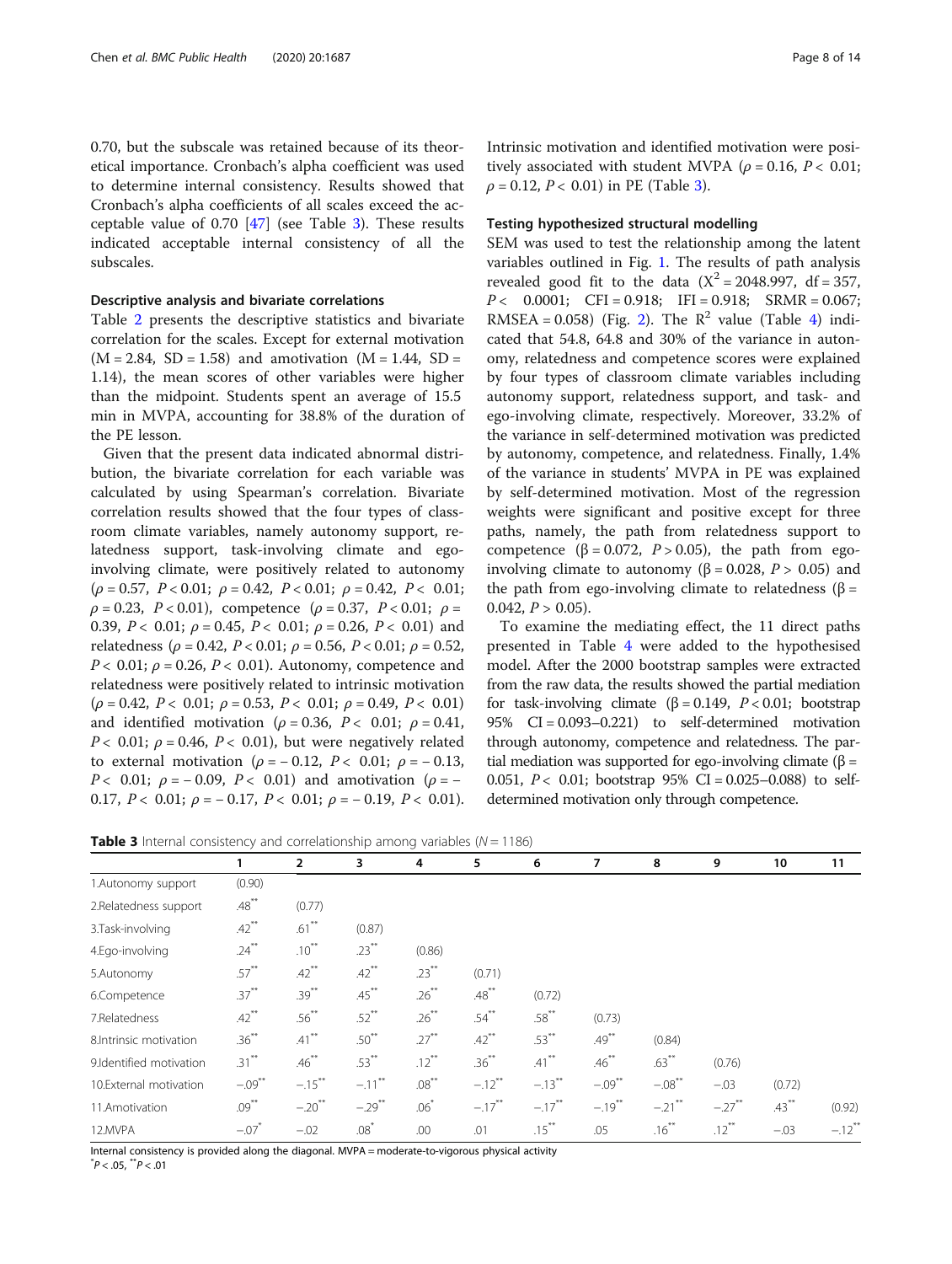<span id="page-8-0"></span>

**Table 4** Standardized Parameter Estimates of Indirect Effects and  $R^2$  value

| Parameter                                 | <b>Total effect</b>   | <b>Direct effect</b>   | Indirect effect      |
|-------------------------------------------|-----------------------|------------------------|----------------------|
| Autonomy support $\rightarrow$ SDI        | $0.072$ <sup>*</sup>  | $-0.053$               | $0.125***$           |
| Task-involving climate $\rightarrow$ SDI  | $0.542$ **            | $0.394$ **             | $0.149$ **           |
| Relatedness support $\rightarrow$ SDI     | 0.052                 | $-0.042$               | $0.094$ <sup>*</sup> |
| Ego-involving climate $\rightarrow$ SDI   | $-0.075$ <sup>*</sup> | $-0.126$ <sup>**</sup> | $0.051***$           |
| Autonomy support $\rightarrow$ MVPA       | $-0.133***$           | $-0.166$               | 0.033                |
| Task-involving climate $\rightarrow$ MVPA | $0.177$ <sup>**</sup> | 0.078                  | $0.099***$           |
| Relatedness support $\rightarrow$ MVPA    | $-0.040$              | $-0.006$               | $-0.034$             |
| Ego-involving climate $\rightarrow$ MVPA  | $-0.006$              | $-0.016$               | $0.009$ **           |
| $Relatedness \rightarrow MVPA$            | $-0.096$              | $-0.118$ <sup>*</sup>  | 0.021                |
| Autonomy $\rightarrow$ MVPA               | 0.029                 | $-0.001$               | $0.029$ **           |
| Competence $\rightarrow$ MVPA             | $0.191**$             | $0.181$ **             | 0.010                |
|                                           | $R^2$ value           |                        |                      |
| Autonomy                                  | 0.548                 |                        |                      |
| Competence                                | 0.300                 |                        |                      |
| Relatedness                               | 0.648                 |                        |                      |
| SDI                                       | 0.332                 |                        |                      |
| <b>MVPA</b>                               | 0.014                 |                        |                      |

SDI self-determined motivation index, MVPA moderate-to-vigorous physical activity \*

 $^*P < .05, ^{**}P < .01$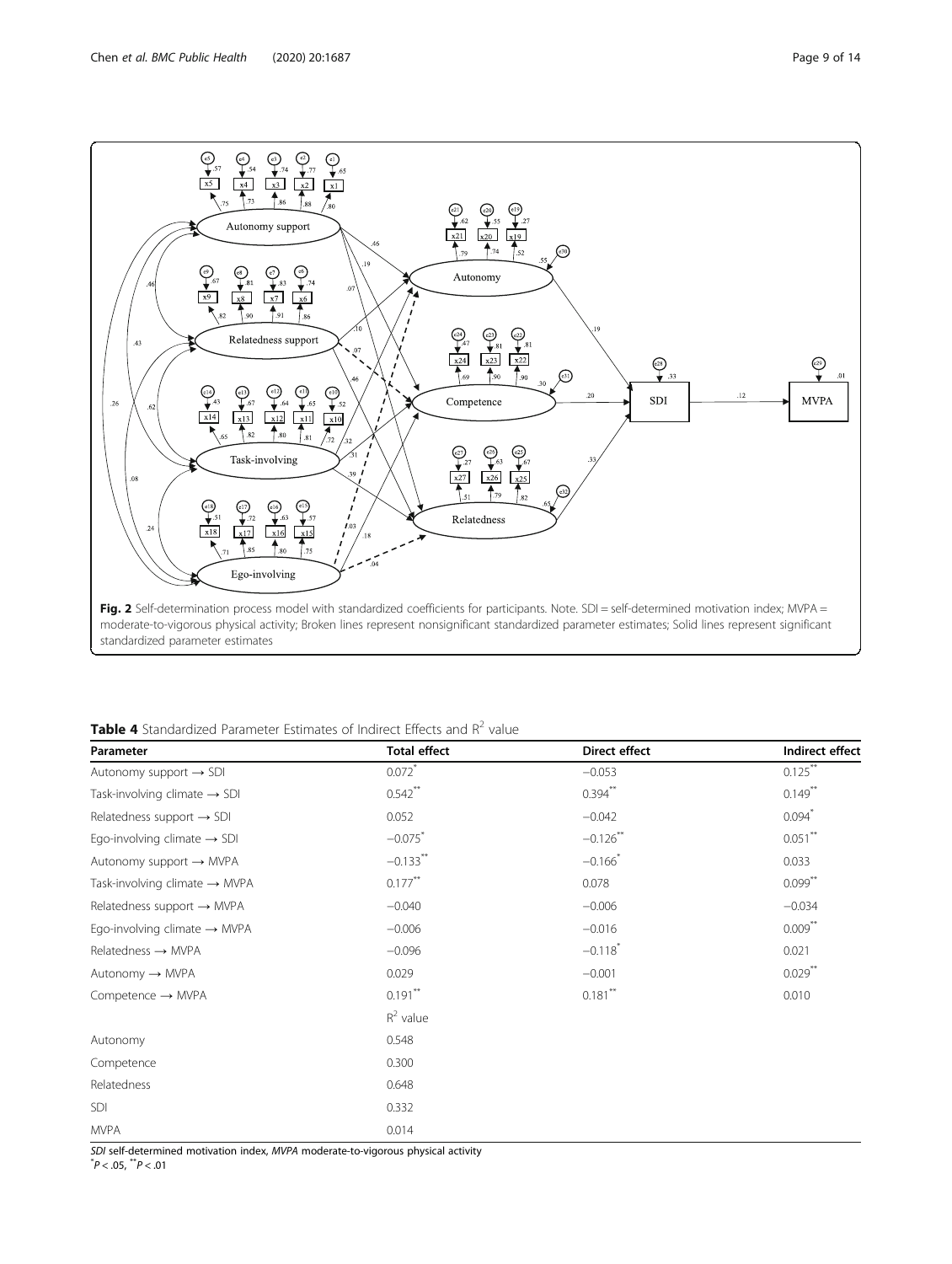# **Discussion**

The present study aimed to examine the relationship among PE climate (i.e. autonomy support, relatedness support, task-involving climate and ego-involving climate), three basic psychological needs (i.e. autonomy, competence and relatedness), self-determined motivation and MVPA of secondary school students. Findings showed that the autonomy support and task-involving climate students perceived were positively related to all three psychological needs, whereas relatedness support positively predicted autonomy and relatedness, and ego-involving climate was only positively related to competence. Autonomy, competence and relatedness are positively associated with self-determined motivation towards MVPA. Finally, self-determined motivation positively predicted the MVPA of secondary school students.

### Self-determined motivation

Results of the present study indicated that the selfdetermined motivation of secondary school student was positively related to their MVPA during PE. This finding supported our first hypothesis. This finding was also consistent with the tenet of SDT [[22](#page-12-0)] and previous studies in PE context [[15,](#page-11-0) [17,](#page-11-0) [48](#page-12-0)]. However, the findings of the present study showed that self-determined motivation only accounted for 1.4% of the variance in student MVPA. This was lower than the results of previous studies under the PE context, ranging from 2 to 4% [\[15,](#page-11-0) [17](#page-11-0), [48](#page-12-0)]. The nature of the Chinese PE curriculum and Chinese educational culture may contribute to the low interpretation rate of variance in student MVPA. Firstly, the Chinese PE curriculum is compulsory, and each student must attend PE classes. Moreover, the class content and PE activities are arranged by secondary schools and teachers, and students cannot choose activities in PE class. Therefore, student motivation is a non-factor in PE classes, possibly resulting in the small contribution of selfdetermined motivation to student MVPA. Secondly, education in China is based on Confucian principles, which have educated students to be obedient and place emphasis on self-control and personal restraint [\[49,](#page-12-0) [50\]](#page-12-0). This practice may lead to students' lack of knowledge of their own motivation and interests, thus weakening the effect of their self-determined motivation on their MVPA participation. Although self-determined motivation only explained 1.4% of the variance in student MVPA, it remained important, as students with self-determined motivation were likely to continue to participate in MVPA out of the PE class [\[26,](#page-12-0) [27](#page-12-0)]. On the basis of this finding, PE teachers are advised to adopt instructional strategies (e.g. cooperative learning; Supportive, Active, Autonomous, Fair, Enjoyable [SAAFE] teaching principles [[51](#page-12-0)]) and activities to stimulate students' interest and improve students' self-determined motivation, which ultimately enhances MVPA in PE.

### Psychological needs

Results showed that the three psychological needs of autonomy, competence and relatedness positively predicted self-determined motivation. Therefore, when students perceived more competence to exhibit their sport skills, had more opportunities to determine and were more connected with classmates in PE classes they are more likely to be intrinsically motivated to participate in MVPA [[24,](#page-12-0) [27](#page-12-0), [29,](#page-12-0) [31,](#page-12-0) [35](#page-12-0), [36,](#page-12-0) [52](#page-12-0), [53\]](#page-12-0). Furthermore, the satisfaction of the three psychological needs mediated the relationship between the PE climate created by teachers and self-determined motivation, which was consistent with the tenet of SDT [\[22](#page-12-0)]. The importance of the psychological needs of autonomy, competence and relatedness were suggested by the direct and indirect relationships. The fourth hypothesis was partly supported. The findings suggested that PE teachers may provide students with opportunities to cooperate in PE classes (relatedness), give choices to students and involve them in the decision-making process (autonomy) and provide students with more positive experiences for learning and mastering various motor skills (perceived competence) to motivate them to engage in PE activities.

Relatedness was the strongest predictor of selfdetermined motivation among the three psychological needs in this study. This finding was consistent with the studies of Standage et al. [\[24\]](#page-12-0) and Cox et al. [\[53\]](#page-12-0), but it was different from other studies [\[29](#page-12-0), [42,](#page-12-0) [52\]](#page-12-0) that found perceived competence as the most important variable to self-determined motivation. Deci and Ryan [\[21](#page-12-0), [22](#page-12-0)] argued that the relative effect of each psychological need satisfaction on self-determined motivation may vary depending on the functional significance of the context. The strongest influence of relatedness may be related to the emphasis of PE on student cooperation in China. The Chinese Curriculum Standard for Physical Education and Health of the primary and middle schools indicated that one of the objectives of the PE curriculum was to develop student social adaption [\[54\]](#page-12-0). Pedagogical models that addressed student collaboration (e.g. cooperative learning approach) were recommended to PE teachers to develop students' collectivism and cooperative consciousness [[54\]](#page-12-0). More opportunities were provided for students to interact with peers in PE classes. These opportunities possibly allowed them to find PE fun and exciting and ultimately encouraged them to participate in PE activities. The low importance of student autonomy and competence in SDT in this study is also understandable because of students' insufficient autonomy in PE classes and the weakening importance of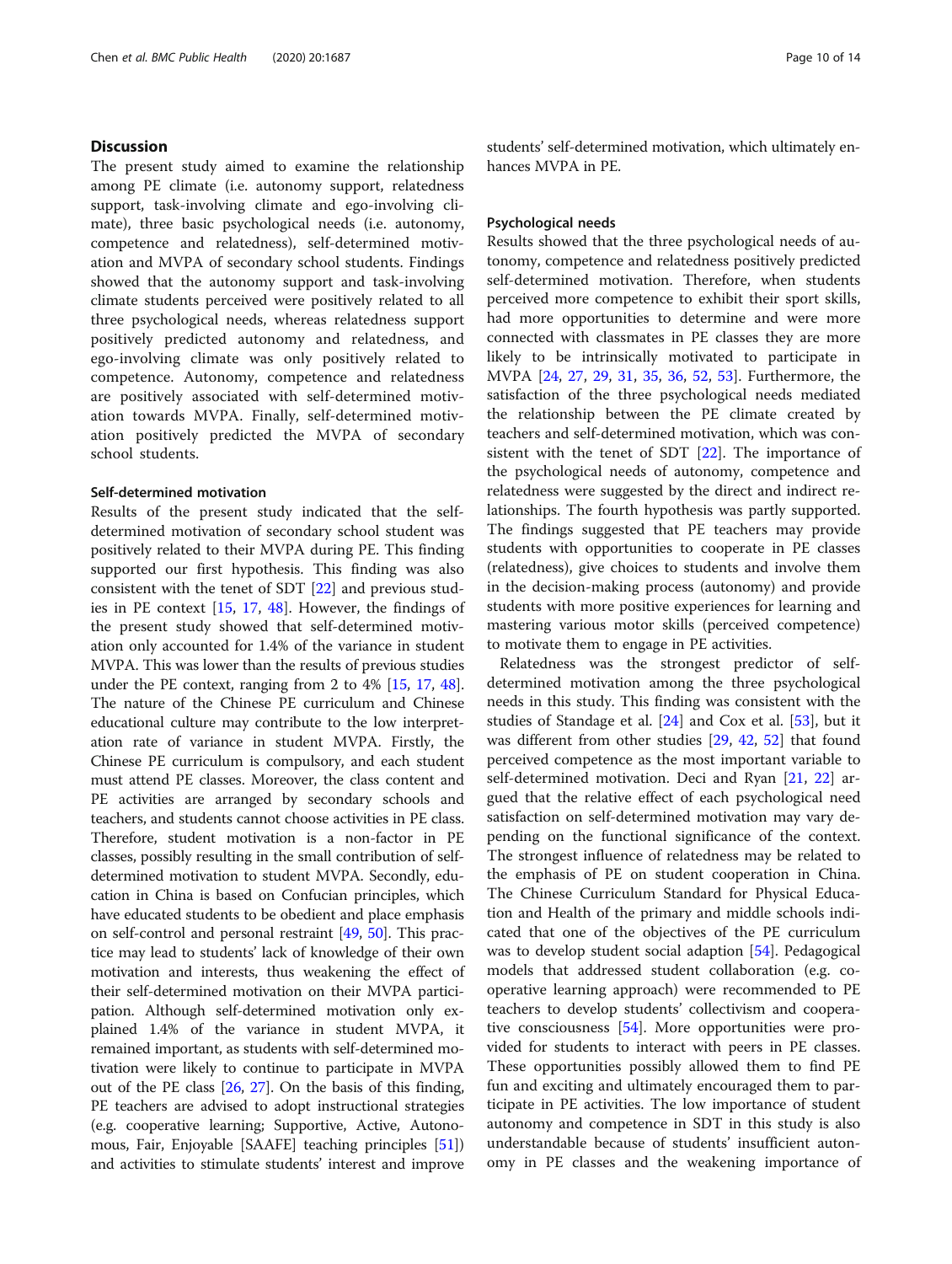sports skills and sports performance in the current PE learning assessment system [[54](#page-12-0)].

### Influence of PE climate

The finding of this study showed that autonomy support positively predicted the three psychological needs. Specifically, students felt autonomous, competent, and related when perceiving autonomy support with low control. This finding supported the third hypothesis and was congruent with previous studies in the context of PE [\[29](#page-12-0), [30\]](#page-12-0). Furthermore, the magnitude of the standardised regression coefficients from autonomy support to the three psychological needs was the highest among the four types of classroom climate, suggesting that autonomy support mostly influenced the satisfaction of the three psychological needs. However, the Chinese traditional teaching style was authoritarian or controlling in PE classes [[55\]](#page-12-0). The mean score of student perceptions of autonomy support climate was lower than that of relatedness support and task-involving climates in our study, thus confirmed this fact.

With regard to relatedness support, research findings indicated that student learning in a PE environment where good relationship among students were established felt more autonomous and related in PE, which was consistent with previous research [\[53\]](#page-12-0). Unlike the third hypothesis, the path from relatedness support to student competence was nonsignificant, revealing that the relatedness support PE teachers created could not predict student perception of competence in PE. The possible reason was that the harmonious relationship and emphasis on cooperation among students may weaken competition among students [\[56](#page-12-0)], distracting student attention from their competence and performance in PE.

Research findings showed that the student perception of task-involving climate was positively and significantly related to psychological need satisfaction of autonomy, competence and relatedness. Students felt more autonomous, competent, and related when they perceived that PE teachers emphasised their effort and self-reference on success or progress. These findings were aligned with previous study in the context of PE [[35](#page-12-0)] and sports [\[57](#page-12-0)]. However, unlike the third hypothesis, the results showed that ego-involving climate was positively associated with competence and not significantly related to autonomy and relatedness. Such climate resulted in competition among students, which may help improve their sports competence [[58\]](#page-12-0). The nonsignificant influence of egoinvolving climate on relatedness and autonomy was also accepted because this type of climate does not address student connectedness and autonomy.

Given the importance of motivational climate on autonomy, competence and relatedness, a class climate

that focuses on autonomy, competence and relatedness of students is needed to promote student psychological needs. PE teachers should provide autonomy support and are suggested to exert effort in giving students more freedom to make choices, involving them in decision making and respecting their personal volition during PE classes. Relatedness support should be cultivated, and PE teachers should set challenging goals for cooperative groups and emphasise the importance of team progress so as to unite students as a group. Although egoinvolving climate contributed to improving students' perceived competence, its adoption by PE teachers is prudent because it emphasises the normative comparison among students [[59](#page-12-0)]. Finally, PE teachers are suggested to create a task-involving climate that emphasises effort, progress on self-referenced criterion and learning new things during the PE lessons through a variety of teaching strategies and methods (e.g., TARGET approach [\[33](#page-12-0)]). Although PE plays a role on increasing MVPA in schools, it is important to note that the main target of PE is to develop children's movement skills, which might improve movement skill competence and promote engagement in PA during other periods of time and long term [[60\]](#page-13-0).

# Strengths and limitations

The present study has several strengths. Firstly, it was the first to examine the relationship among the PE climate from the four dimensions, the satisfaction of psychological needs, motivation, and accelerometerdetermined MVPA in secondary school students. Secondly, objective measures were adopted to evaluate the MVPA of secondary school students to eliminate the bias of subjective scales. Thirdly, the present study provided new insights into how the manners by which students perceive the PE climate created by PE teachers had different influence on autonomy, competence and relatedness. However, this study has limitations. Firstly, this study is cross-sectional; hence, causal inferences cannot be made. Further longitudinal and intervention studies are needed. Secondly, participants were only from three secondary schools in Shanghai, China. Thus, the results of this study may not be used to generalise situations in other populations. Future research should expand the population beyond Shanghai to other regions or countries. The third limitation was the use of the SDT index to assess students' motivation. Future studies should focus on analysing the relationship among intrinsic motivation, integrated motivation, identified motivation, introjected motivation, external motivation, amotivation and MVPA in PE. Fourthly, this study did not consider the influence of demographic variables such as gender and age when analysing the relationship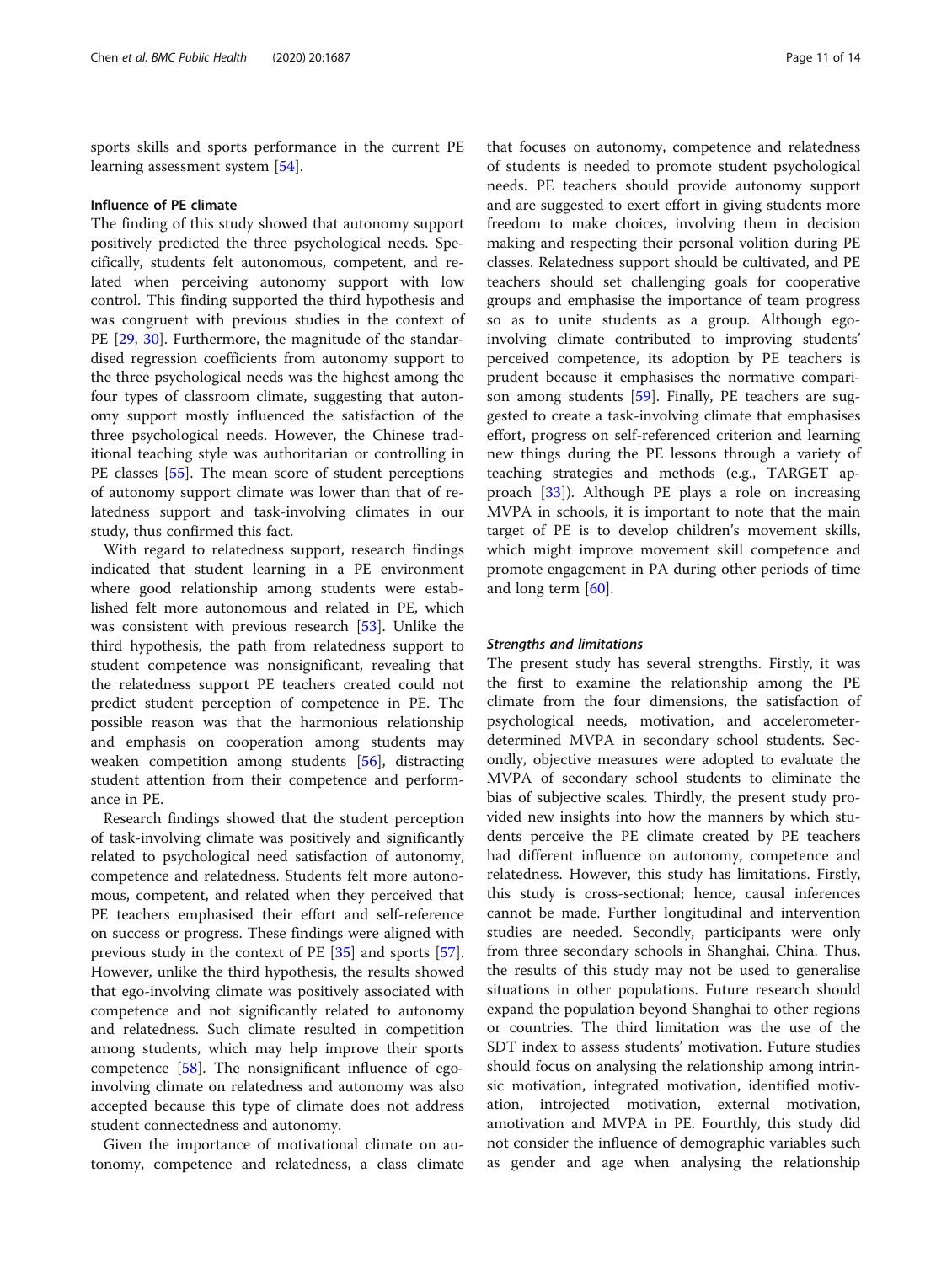<span id="page-11-0"></span>between SDT variables and MVPA. Future studies should consider the influence of demographic variables.

# Conclusion

The results of this study emphasised the importance of classroom climate created by PE teachers. In addition, the findings supported that a model of motivation, which integrates SDT and AGT, provided new insights into understanding MVPA in PE in the Chinese curriculum. Findings implied that PE climate that focused on support of autonomy (e.g. providing students with the freedom to make choice), relatedness (e.g. emphasizing students' cooperation) and task-involving climate, which address students' effort, should be created to promote students' psychological needs, self-determined motivation and ultimately increased the MVPA of students in PE.

#### Abbreviations

MVPA: Moderate-to-vigorous physical activity; PA: Physical activity; PE: Physical education; SDT: Self-determination theory; AGT: Achievement goal theory; CFA: Confirmatory factor analysis; SEM: Structural equation modeling; SDI: Self-determined motivation index

#### Acknowledgements

We thank all children, parents and teachers at the participating schools for their excellent cooperation during the data collection.

#### Authors' contributions

LW originated the research idea and wrote the manuscript. RC contributed to data analysis and writing the manuscript. BW and YZ contributed to collecting data. All authors read and approved the final manuscript.

#### Funding

This work was supported by Shanghai Key Lab of Human Performance (Shanghai University of Sport) [grant number 11DZ2261100] and Key Project of the Shanghai Committee of Science and Technology [grant number 18080503300]. None of the funding agencies had any role in the study design, data collection, analyzing or interpreting data, or in writing the manuscripts.

# Availability of data and materials

The datasets used and/or analyzed during the present study are available from the corresponding author [\(wanglijuan@sus.edu.cn\)](mailto:wanglijuan@sus.edu.cn) on reasonable request.

#### Ethics approval and consent to participate

The study was approved by the Ethics Review Board of the Shanghai University of Sport with ethics code 2016038. The written informed consent was obtained from their parents for participants.

#### Consent for publication

Not applicable.

#### Competing interests

The authors declare that they have no competing interests.

#### Author details

<sup>1</sup>School of Physical Education and Sport Training, Shanghai University of Sport, Shanghai 200438, China. <sup>2</sup>Physical Education Department, Harbin University of Science and Technology, Rongcheng 264300, Shandong, China.

Received: 14 October 2019 Accepted: 22 October 2020 Published online: 10 November 2020

#### References

- 1. Wang C, Chen P, Zhuang J. A national survey of physical activity and sedentary behavior of Chinese city children and youth using accelerometers. Res Q Exerc Sport. 2013;84(Suppl 2):S12–28. [https://doi.org/](https://doi.org/10.1080/02701367.2013.850993) [10.1080/02701367.2013.850993.](https://doi.org/10.1080/02701367.2013.850993)
- 2. Chen P. Physical activity, physical fitness, and body mass index in the Chinese child and adolescent populations: an update from the 2016 physical activity and fitness in China—the youth study. J Sport Health Sci. 2017;6(4):381–3. <https://doi.org/10.1016/j.jshs.2017.09.011>.
- 3. Liu Y, Tang Y, Cao Z, Zhuang J, Zhu Z, Wu X, Wang L, Cai Y, Zhang J, Chen P. Results from China's 2018 report card on physical activity for children and youth. J Phys Act Health. 2018;15(S2):S333–4. [https://doi.org/10.1123/jpah.](https://doi.org/10.1123/jpah.2018-0455) [2018-0455](https://doi.org/10.1123/jpah.2018-0455).
- 4. Wang L, Tang Y. Luo J:school and community physical activity characteristics and moderate-to-vigorous physical activity among Chinese school-aged children: a multilevel path model analysis. J Sport Health Sci. 2017;6(4):416–22. [https://doi.org/10.1016/j.jshs.2017.09.001.](https://doi.org/10.1016/j.jshs.2017.09.001)
- 5. Fairclough S, Stratton G. Improving health-enhancing physical activity in girls' physical education. Health Educ Res. 2005;20(4):448–57. [https://doi.org/](https://doi.org/10.1093/her/cyg137) [10.1093/her/cyg137.](https://doi.org/10.1093/her/cyg137)
- 6. Hills AP, Dengel DR, Lubans DR. Supporting public health priorities: recommendations for physical education and physical activity promotion in schools. Prog Cardiovasc Dis. 2015;57(4):368–74. [https://doi.org/10.1016/j.](https://doi.org/10.1016/j.pcad.2014.09.010) [pcad.2014.09.010.](https://doi.org/10.1016/j.pcad.2014.09.010)
- 7. U.S. Department of Health and Human Services, Centers for Disease Control and Prevention, National Center for Chronic Disease Prevention and Health Promotion, Division of Adolescent and School Health. Strategies to improve the quality of physical education. 2010. [WWW.cdc.gov/healthyschools/](http://www.cdc.gov/healthyschools/pecat/quality_pe.pdf) [pecat/quality\\_pe.pdf](http://www.cdc.gov/healthyschools/pecat/quality_pe.pdf).
- 8. Ferreira FS, Mota J, Duarte JA. Patterns of physical activity in Portuguese adolescents. Evaluation during physical education classes through accelerometry. Arch Exerc Health Dis. 2014;4(2):280–5. [https://doi.org/10.](https://doi.org/10.5628/aehd.v4i2.135) [5628/aehd.v4i2.135](https://doi.org/10.5628/aehd.v4i2.135).
- 9. Dudley DA, Okely AD, Cotton WG. Physical activity levels and movement skill instruction in secondary school physical education. J Sci Med Sport. 2012;15(3):231–7. <https://doi.org/10.1016/j.jsams.2011.10.005>.
- 10. Conley MM, Gastin PB, Brown H, Shaw C. Heart rate biofeedback fails to enhance children's ability to identify time spent in moderate to vigorous physical activity. J Sci Med Sport. 2011;14(2):153–8. [https://doi.org/10.1016/j.](https://doi.org/10.1016/j.jasms.2010.10.002) [jasms.2010.10.002.](https://doi.org/10.1016/j.jasms.2010.10.002)
- 11. Chow BC, Mckenzie TL, Louie L. Physical activity and environmental influences during secondary school physical education. J Teach Phys Educ. 2009;28(1):21–37.
- 12. Erwin HE, Stellino MB, Beets MW, Beighle A, Johnson CE. Physical education lesson content and teacher style and elementary students' motivation and physical activity levels. J Teach Phys Educ. 2013;32(3):321–34. [https://doi.org/](https://doi.org/10.1123/jtpe.32.3.321) [10.1123/jtpe.32.3.321.](https://doi.org/10.1123/jtpe.32.3.321)
- 13. How YM, Whipp PR, Dimmock JA, Jackson B. The effects of choice on autonomous motivation, perceived autonomy support, and physical activity levels in high school physical education. J Teach Phys Educ. 2013;32(2):131– 48.
- 14. Hollis JL, Sutherland R, Williams AJ, Campbell E, Nathan N, Wolfenden L, Morgan PJ, Lubans DR, Gillham K, Wiggers J. A systematic review and metaanalysis of moderate-to-vigorous physical activity levels in secondary school physical education lessons. Int J Behav Nutr Phy. 2017;14(1). [https://doi.org/](https://doi.org/10.1186/s12966-017-0504-0) [10.1186/s12966-017-0504-0](https://doi.org/10.1186/s12966-017-0504-0).
- 15. Ning W, Pope Z, Gao Z. Associations between adolescents situational motivation and objectively-determined physical activity levels in physical education. JTRM Kinesiol. 2015;2(1):1–13. [https://doi.org/10.1016/S1889-](https://doi.org/10.1016/S1889-1837(01)71140-3) [1837\(01\)71140-3](https://doi.org/10.1016/S1889-1837(01)71140-3).
- 16. Chu TLA, Zhang T. Motivational processes in sport education programs among high school students. Eur Phys Educ Rev. 2018;24(3):372–94. [https://](https://doi.org/10.1177/1356336X17751231) [doi.org/10.1177/1356336X17751231](https://doi.org/10.1177/1356336X17751231).
- 17. Owen KB, Astell-Burt TPD, Lonsdale CPD. The relationship between selfdetermined motivation and physical activity in adolescent boys. J Adolesc Health. 2013;53(3):420–2. <https://doi.org/10.1016/j.jadohealth.2013.05.007>.
- 18. Van den Berghe L, Vansteenkiste M, Cardon G, Kirk D, Haerens L. Research on self-determination in physical education: key findings and proposals for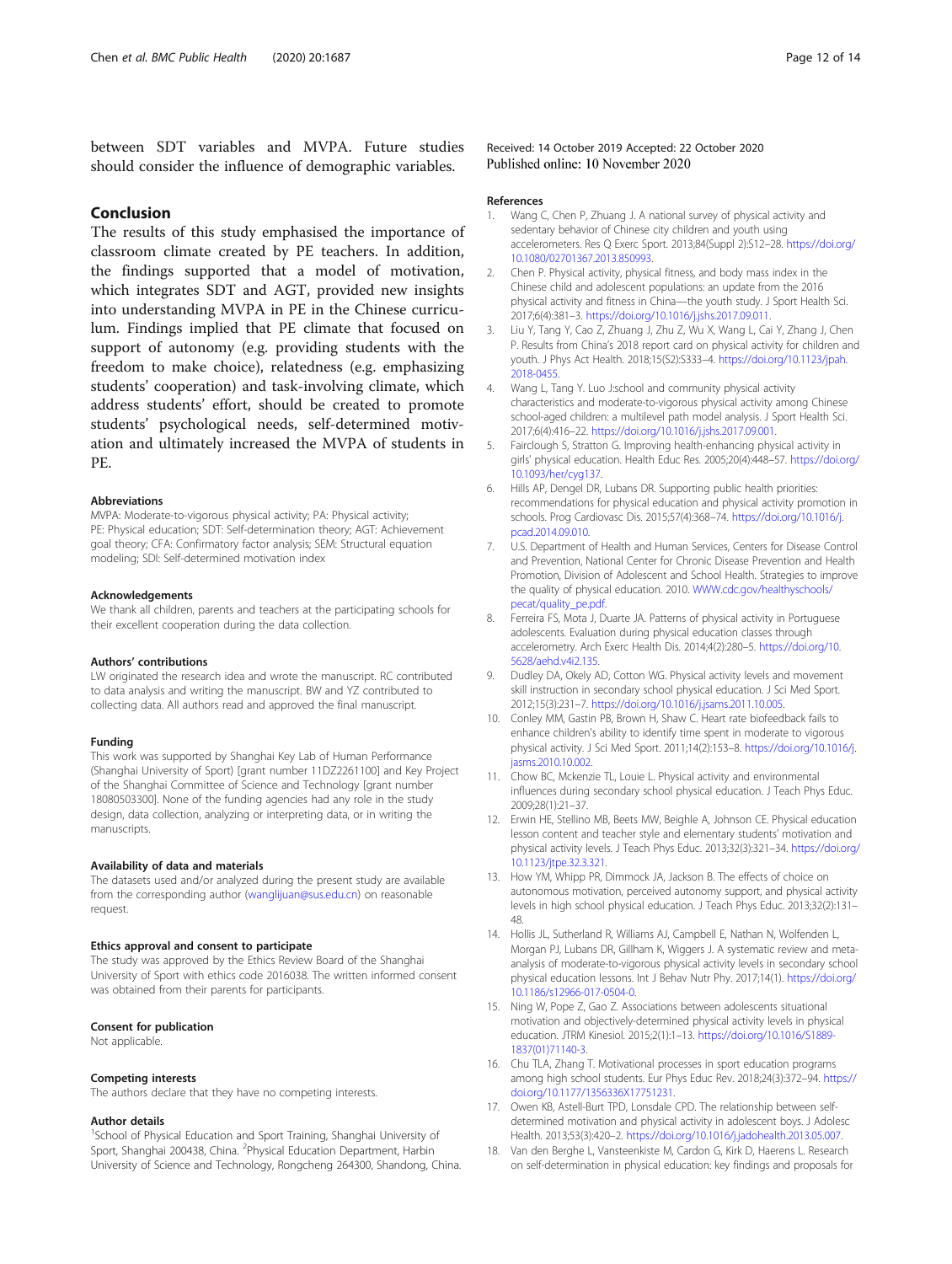<span id="page-12-0"></span>future research. Phys Educ Sport Pedagog. 2014;19(1):97–121. [https://doi.](https://doi.org/10.1080/17408989.2012.732563) [org/10.1080/17408989.2012.732563.](https://doi.org/10.1080/17408989.2012.732563)

- 19. Ryan RM, Deci EL. Self-determination theory and the facilitation of intrinsic motivation, social development, and well-being. AM Psychol. 2000;55(1):68– 78. [https://doi.org/10.1037//0003-066X.55.1.68.](https://doi.org/10.1037//0003-066X.55.1.68)
- 20. Nicholls JG. The competitive ethos and democratic education. Teach Coll Rec. 1989.
- 21. Deci EL, Ryan RM. The general causality orientations scale: selfdetermination in personality. J Res Pers. 1985;19(2):109–34. [https://doi.org/](https://doi.org/10.1016/0092-6566(85)90023-6) [10.1016/0092-6566\(85\)90023-6](https://doi.org/10.1016/0092-6566(85)90023-6).
- 22. Deci EL, Ryan RM. The "what" and "why" of goal pursuits: human needs and the self-determination of behavior. Psychol Inq. 2000;11(4):227–68. [https://](https://doi.org/10.1207/S15327965PLI1104-01) [doi.org/10.1207/S15327965PLI1104-01.](https://doi.org/10.1207/S15327965PLI1104-01)
- 23. Chen W. Psychological needs satisfaction, motivational regulations and physical activity intention among elementary school students. Educ Psychol-UK. 2014;34(4):495–511. [https://doi.org/10.1080/01443410.2013.](https://doi.org/10.1080/01443410.2013.822959) [822959](https://doi.org/10.1080/01443410.2013.822959).
- 24. Standage M, Duda JL, Ntoumanis N. A model of contextual motivation in physical education: using constructs from self-determination and achievement goal theories to predict physical activity intentions. J Educ Psychol. 2003;95(95):97–110. [https://doi.org/10.1037/0022-0663.95.1.97.](https://doi.org/10.1037/0022-0663.95.1.97)
- 25. Sebire SJ, Jago R, Fox KR, Edwards MJ, Thompson JL. Testing a selfdetermination theory model of children's physical activity motivation: a cross-sectional study. Int J Behav Nutr Phys Act. 2013;10(1):111. [https://doi.](https://doi.org/10.1186/1479-5868-10-111) [org/10.1186/1479-5868-10-111.](https://doi.org/10.1186/1479-5868-10-111)
- 26. Fin G, Baretta E, Moreno-Murcia JA, Nodari RJ. Autonomy support, motivation, satisfaction and physical activity level in physical education class. Universitas Psychologica. 2017;16(4):88–99. [https://doi.org/10.11144/](https://doi.org/10.11144/javeriana.upsy16-4.asms) [javeriana.upsy16-4.asms.](https://doi.org/10.11144/javeriana.upsy16-4.asms)
- 27. Zhang T, Solmon MA, Kosma M, Carson RL, Gu X. Need support, need satisfaction, intrinsic motivation, and physical activity participation among middle school students. J Teach Phys Educ. 2011;30(1):51–68. [https://doi.](https://doi.org/10.1123/jtpe.30.1.51) [org/10.1123/jtpe.30.1.51.](https://doi.org/10.1123/jtpe.30.1.51)
- 28. Sanchez-Oliva D, Sanchez-Miguel PA, Leo FM, Kinnafick F, García-Calvo T. Physical education lessons and physical activity intentions within Spanish secondary schools: a self-determination perspective. J Teach Phys Educ. 2014;33(2):232–49. <https://doi.org/10.1123/jtpe.2013-0043>.
- 29. Standage M, Duda JL, Ntoumanis N. Students' motivational processes and their relationship to teacher ratings in school physical education: a selfdetermination theory approach. Res Q Exerc Sport. 2006;77(1):100–10. [https://doi.org/10.1080/02701367.2006.10599336.](https://doi.org/10.1080/02701367.2006.10599336)
- 30. Standage M, Gillison FB, Ntoumanis N, Treasure DC. Predicting students' physical activity and health-related well-being: a prospective cross-domain investigation of motivation across school physical education and exercise settings. J Sport Exercise Psy. 2012;34(1):37–60. [https://doi.org/10.1123/jsep.](https://doi.org/10.1123/jsep.34.1.37) [34.1.37](https://doi.org/10.1123/jsep.34.1.37).
- 31. Standage M, Duda JL, Ntoumanis N. A test of self-determination theory in school physical education. Br J Educ Psychol. 2005;75(Pt 3):411–33. [https://](https://doi.org/10.1348/000709904X22359) [doi.org/10.1348/000709904X22359.](https://doi.org/10.1348/000709904X22359)
- 32. Jaakkola T, Wang CK, Soini M, Liukkonen J. Students' perceptions of motivational climate and enjoyment in Finnish physical education: a latent profile analysis. J Sports Sci Med. 2015;14(3):477–83.
- 33. Ames C, Archer J. Achievement goals in the classroom: Students' learning strategies and motivation processes. J Educ Psychol. 1988;80(3):260–7. <https://doi.org/10.1037/0022-0663.80.3.260>.
- 34. Ames C. Classrooms: goals, structures, and student motivation. J Educ Psychol. 1992;84(3):261–71. [https://doi.org/10.1037/0022-0663.84.3.261.](https://doi.org/10.1037/0022-0663.84.3.261)
- 35. Gråstén A, Watt A. A motivational model of physical education and links to enjoyment, knowledge, performance, Total physical activity and body mass index. J Sports Sci Med. 2017;16(3):318–27.
- 36. Ntoumanis N. A prospective study of participation in optional school physical education using a self-determination theory framework. J Educ Psychol. 2005;97(3):444–53. [https://doi.org/10.1037/0022-0663.97.3.444.](https://doi.org/10.1037/0022-0663.97.3.444)
- 37. Abós Catalán Á, Sevil Serrano J, Martín-Albo Lucas J, Julián Clemente JA, García-González L. An integrative framework to validate the needsupportive teaching style scale (NSTSS) in secondary teachers through exploratory structural equation modeling. Contemp Educ Psychol. 2018;52: 48–60. <https://doi.org/10.1016/j.cedpsych.2018.01.001>.
- 38. Plasqui G, Bonomi AG, Westerterp KR. Daily physical activity assessment with accelerometers: new insights and validation studies. Obes Rev. 2013; 14(6):451–62. [https://doi.org/10.1111/obr.12021.](https://doi.org/10.1111/obr.12021)
- 39. Robusto KM, Trost SG. Comparison of three generations of ActiGraph™ activity monitors in children and adolescents. J Sports Sci. 2012;30(13):1429– 35. [https://doi.org/10.1080/02640414.2012.710761.](https://doi.org/10.1080/02640414.2012.710761)
- 40. Zhu Z, Chen P, Zhuang J. Intensity classification accuracy of accelerometermeasured physical activities in Chinese children and youth. Res Q Exerc Sport. 2013;84(Suppl 2):S4–S11. [https://doi.org/10.1080/02701367.2013.](https://doi.org/10.1080/02701367.2013.850919) [850919](https://doi.org/10.1080/02701367.2013.850919).
- 41. Goudas M, Biddle S, Fox K: Perceived locus of causality, goal orientations, and perceived competence in school physical education classes. Br J Educ Psychol 1994; 64 (Pt3) (3):453–463. Doi: [https://doi.org/10.1111/j.2044-8279.](https://doi.org/10.1111/j.2044-8279.1994.tb01116.x) [1994.tb01116.x.](https://doi.org/10.1111/j.2044-8279.1994.tb01116.x)
- 42. Ntoumanis N. A self-determination approach to the understanding of motivation in physical education. Br J Educ Psychol. 2001;71(Pt2):225–42. <https://doi.org/10.1348/000709901158497>.
- 43. Chen W, Hypnar AJ. Elementary school students' self-determination in physical education and attitudes toward physical activity. J Teach Phys Educ. 2015;34(2):189–209. <https://doi.org/10.1123/jtpe.2013-0085>.
- 44. Soini M, Liukkonen J, Watt A, Yli-Piipari S, Jaakkola T. Factorial validity and internal consistency of the motivational climate in physical education scale. J Sports Sci Med. 2014;13(1):137–44. [https://doi.org/10.1177/](https://doi.org/10.1177/1754337113493083) [1754337113493083](https://doi.org/10.1177/1754337113493083).
- 45. Hu L, Bentler PM. Cutoff criteria for fit indexes in covariance structure analysis: conventional criteria versus new alternatives. Struct Equ Model Multidiscip J. 1999;6(1):1–55. <https://doi.org/10.1080/10705519909540118>.
- 46. Nunnally JC. Bernstein, I: psychometric theory. New York, NY: McGraw-Hill; 1994.
- 47. Nunnally J. C: psychometric theory. New York, NY: McGraw-Hill; 1978.
- 48. Aelterman N, Vansteenkiste M, Van Keer H, Van den Berghe L, De Meyer J, Haerens L. Students' objectively measured physical activity levels and engagement as a function of between-class and between-student differences in motivation toward physical education. J Sport Exercise Psy. 2012;34(4):457–80. <https://doi.org/10.1123/jsep.34.4.457>.
- 49. Wang L, Zhang Y. An extended version of the theory of planned behaviour: the role of self-efficacy and past behaviour in predicting the physical activity of Chinese adolescents. J Sports Sci. 2016;34(7):587–97. [https://doi.](https://doi.org/10.1080/02640414.2015.1064149) [org/10.1080/02640414.2015.1064149](https://doi.org/10.1080/02640414.2015.1064149).
- 50. Au CKF. The perceived influence of socialising agents on Hong Kong youth's entry into sports participation. In: Johns D, Lindner K, editors. Physical activity and health of Hong Kong youth. Hong Kong: Chinese University Press; 2006. p. 151–66.
- 51. Lubans DR, Lonsdale C, Cohen K, Eather N, Beauchamp MR, Morgan PJ, Sylvester BD, Smith JJ. Framework for the design and delivery of organized physical activity sessions for children and adolescents: rationale and description of the'SAAFE'teaching principles. Int J Behav Nutr Phys Act. 2017;14(1):24. [https://doi.org/10.1186/s12966-017-0479-x.](https://doi.org/10.1186/s12966-017-0479-x)
- 52. Rutten C, Boen F, Vissers N, Seghers J. Changes in Children's autonomous motivation toward physical education during transition from elementary to secondary school: a self-determination perspective. J Teach Phys Educ. 2015;34(3):442–60. <https://doi.org/10.1123/jtpe.2013-0228>.
- 53. Cox A, Williams L. The roles of perceived teacher support, motivational climate, and psychological need satisfaction in students' physical education motivation. J Sport Exerc Psychol. 2008;30(2):222–39. [https://doi.org/10.](https://doi.org/10.1016/j.jadohealth.2008.04.020) [1016/j.jadohealth.2008.04.020.](https://doi.org/10.1016/j.jadohealth.2008.04.020)
- 54. Ministry of Education of the People's Republic of China. The Chinese Curriculum Standard for Physical Education and Health of the primary and middle schools. Beijing: Beijing Normal University Publishing House; 2011.
- 55. Cheng VMY. Tensions and dilemmas of teachers in creativity reform in a Chinese context. Think Skills Creat. 2010;5(3):120–37. [https://doi.org/10.1016/](https://doi.org/10.1016/j.tsc.2010.09.005) [j.tsc.2010.09.005.](https://doi.org/10.1016/j.tsc.2010.09.005)
- 56. Cohen J. Cooperative and competitive styles-the construct and its relevance. Hum Relat. 1982;35(8):621–33. [https://doi.org/10.1177/](https://doi.org/10.1177/001872678203500801) [001872678203500801](https://doi.org/10.1177/001872678203500801).
- 57. Monteiro D, Teixeira DS, Travassos B, Duarte-Mendes P, Moutão J, Machado S, Cid L. Perceived effort in football athletes: the role of achievement goal theory and self-determination theory. Front Psychol. 2018;9. [https://doi.org/](https://doi.org/10.3389/fpsyg.2018.01575) [10.3389/fpsyg.2018.01575](https://doi.org/10.3389/fpsyg.2018.01575).
- 58. Liukkonen J, Barkoukis V, Watt A, Jaakkola T. Motivational climate and students' emotional experiences and effort in physical education. J Educ Res. 2010;103(5):295–308. [https://doi.org/10.1080/00220670903383044.](https://doi.org/10.1080/00220670903383044)
- 59. Jaakkola T, Yli-Piipari S, Barkoukis V, Liukkonen J. Relationships among perceived motivational climate, motivational regulations, enjoyment, and PA